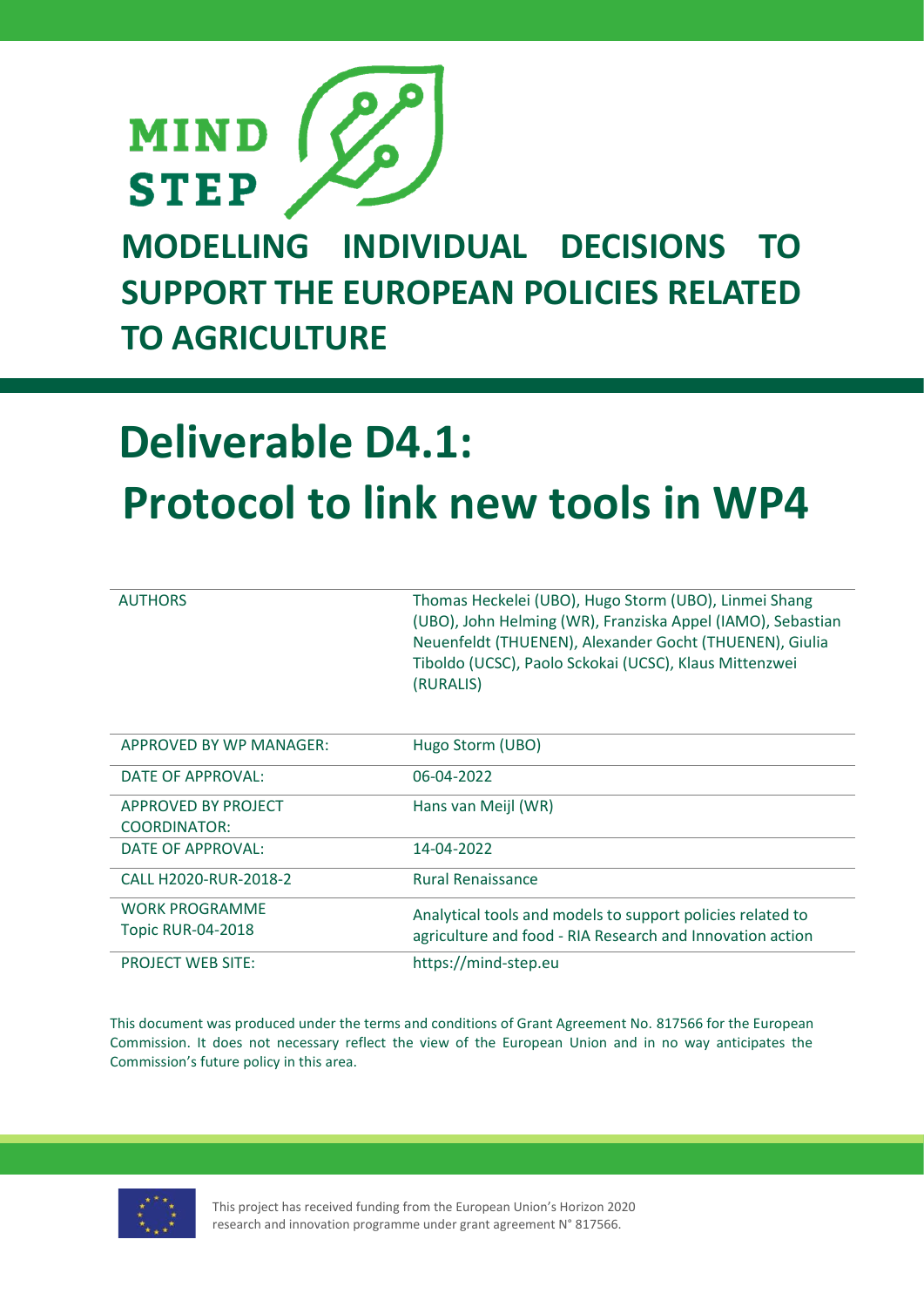





This project has received funding from the European Union's Horizon 2020 research  $\sqrt{2}$ and innovation programme under grant agreement N° 773901.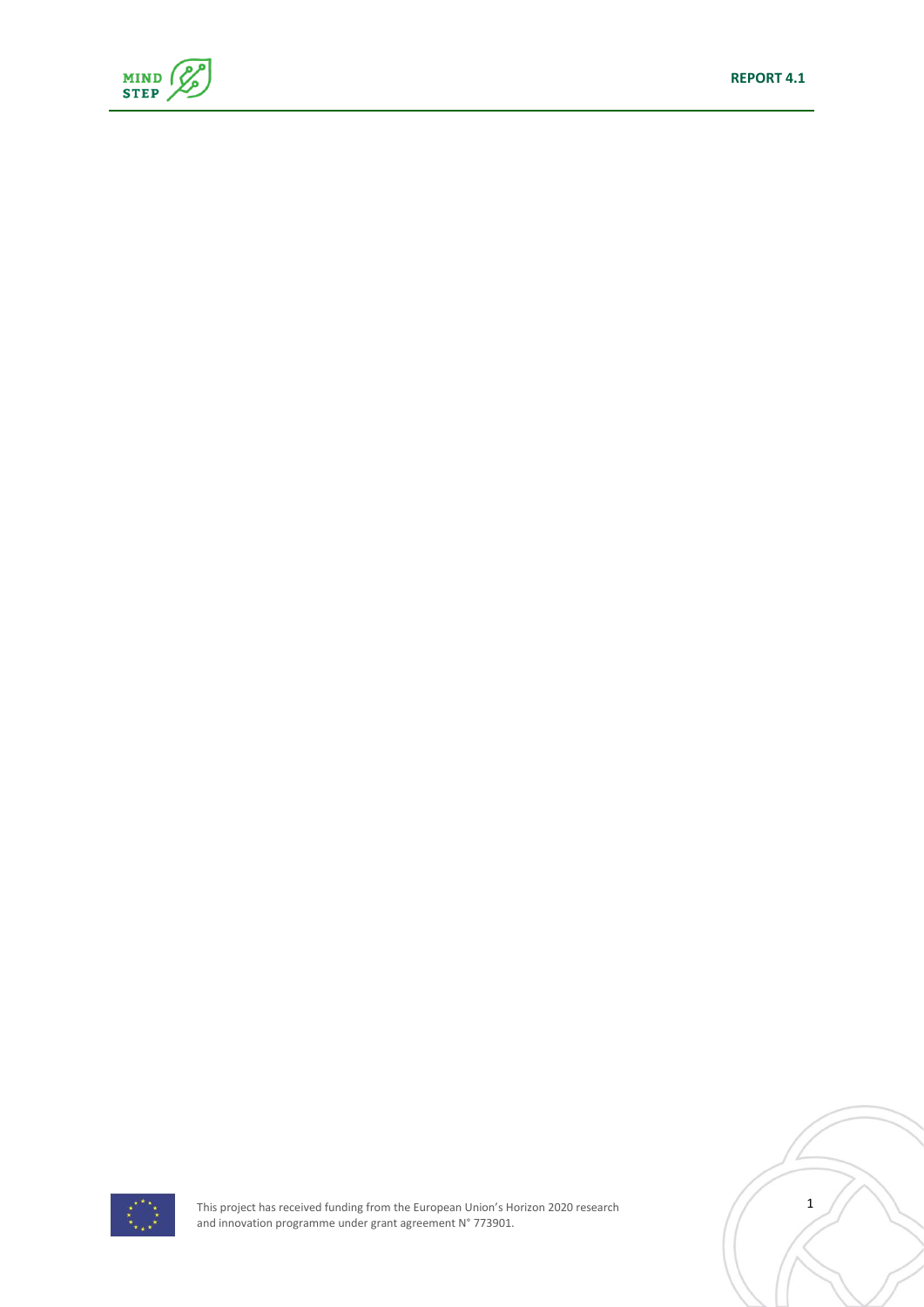





This project has received funding from the European Union's Horizon 2020 research and innovation programme under grant agreement N° 817566.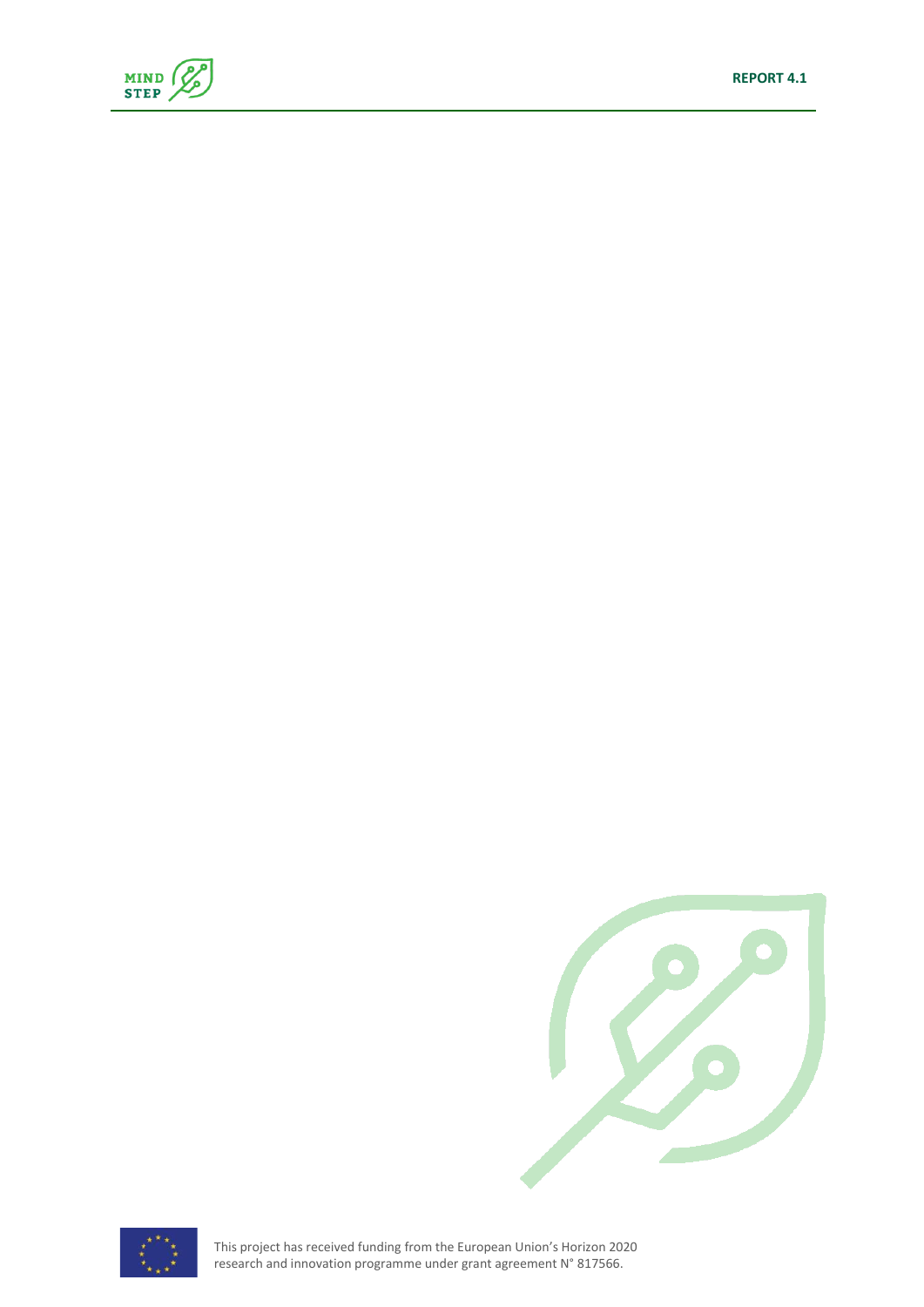

# **TABLE OF CONTENTS**

| 3. COLLECTIVE ACTIONS (COLLECTIVE AGRI ENVIRONMENTAL PAYMENTS) |  |
|----------------------------------------------------------------|--|
|                                                                |  |
|                                                                |  |
|                                                                |  |
|                                                                |  |
|                                                                |  |

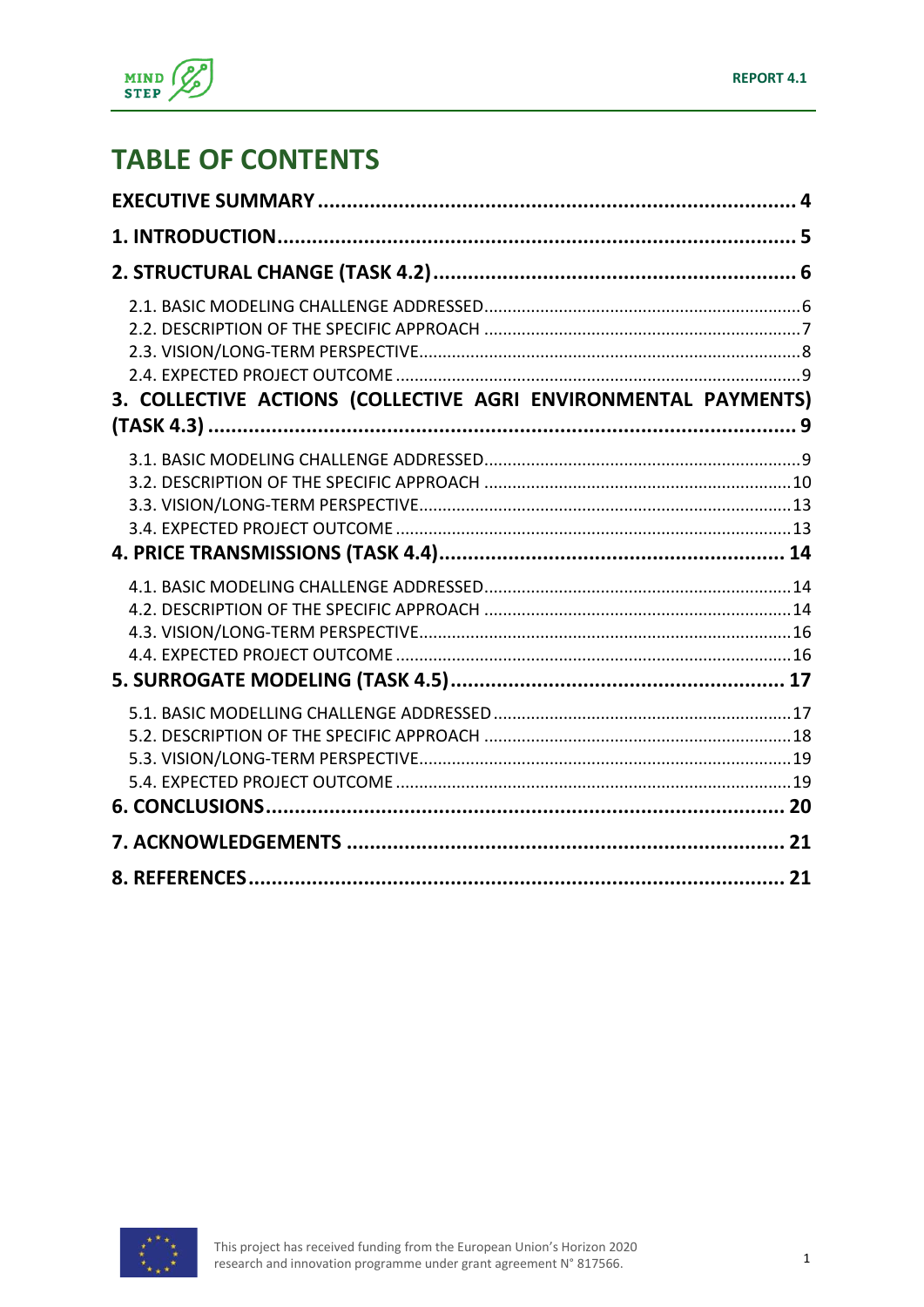

### **LIST OF FIGURES**

[FIGURE 1. CONCEPTUAL FRAMEWORK FOR THE COESM \(COLLECTIVE ECOSYSTEM SERVICES](#page-13-0)  [MANAGEMENT\) MODEL. BASED ON PACILLY ET AL. 2019. DARK COLOURED ARROWS REPRESENT](#page-13-0)  [MODEL PROCESSES, AND WHITE ARROWS REPRESENT VARIABLES AND FRAMEWORKS USED AS](#page-13-0)  [INPUT ...................................................................................................................................................11](#page-13-0) [FIGURE 2. ILLUSTRATION OF ASSUME FARMERS DECISION MAKING FOLLOWING THE CONSUMAT](#page-14-0)  [APPROACH \(JAGER ET AL., 2001; JANSSEN AND JAGER, 2001\).............................................................](#page-14-0) 12

### **LIST OF TABLES**

[TABLE 1: SCENARIOS PLANNED FOR THE EXPERIMENTS WITH FARMAGRIPOLIS](#page-15-2) ................................ 13

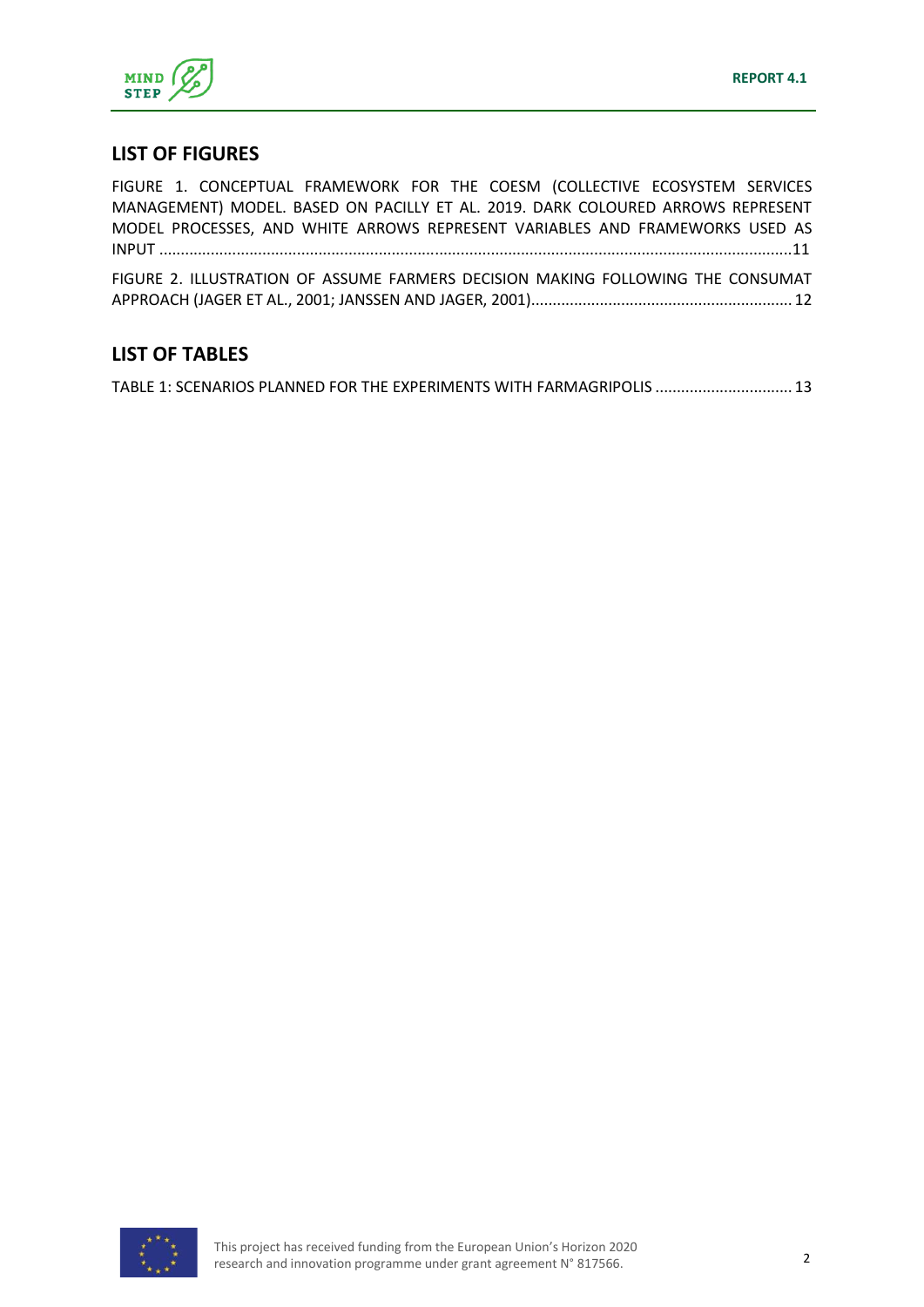

# **ACRONYMS**

| ABM            | <b>Agent Bases Models</b>                                                                        |
|----------------|--------------------------------------------------------------------------------------------------|
| <b>AES</b>     | Agri-Environmental Schemes                                                                       |
| AgriPoliS      | <b>Agricultural Policy Simulator</b>                                                             |
| <b>CAP</b>     | <b>Common Agricultural Policy</b>                                                                |
| <b>CAPRI</b>   | Common Agricultural Policy Regional Impact Analysis                                              |
| CoESM          | <b>Collective Ecosystem Services Management</b>                                                  |
| <b>DNN</b>     | Deep Neural Network                                                                              |
| EU             | European Union                                                                                   |
| <b>FADN</b>    | Farm Accountancy Data Network                                                                    |
| <b>FSS</b>     | Farm Structure Survey                                                                            |
| <b>GLOBIOM</b> | Global Biosphere Management Model                                                                |
| <b>IDM</b>     | <b>Individual Decision Making</b>                                                                |
| <b>IFM</b>     | Individual Farm Modelling                                                                        |
| <b>KPI</b>     | Key Performance Indicator                                                                        |
| <b>MAGNET</b>  | Modular Applied GeNeral Equilibrium Tool                                                         |
|                | MIND STEP Modelling INdividual Decisions to Support The European Policies related to agriculture |
| <b>NEIO</b>    | New Industrial Organization                                                                      |
| OECD           | Organisation for Economic Co-operation and Development                                           |
| <b>PMP</b>     | Positive Mathematical programming                                                                |
|                |                                                                                                  |

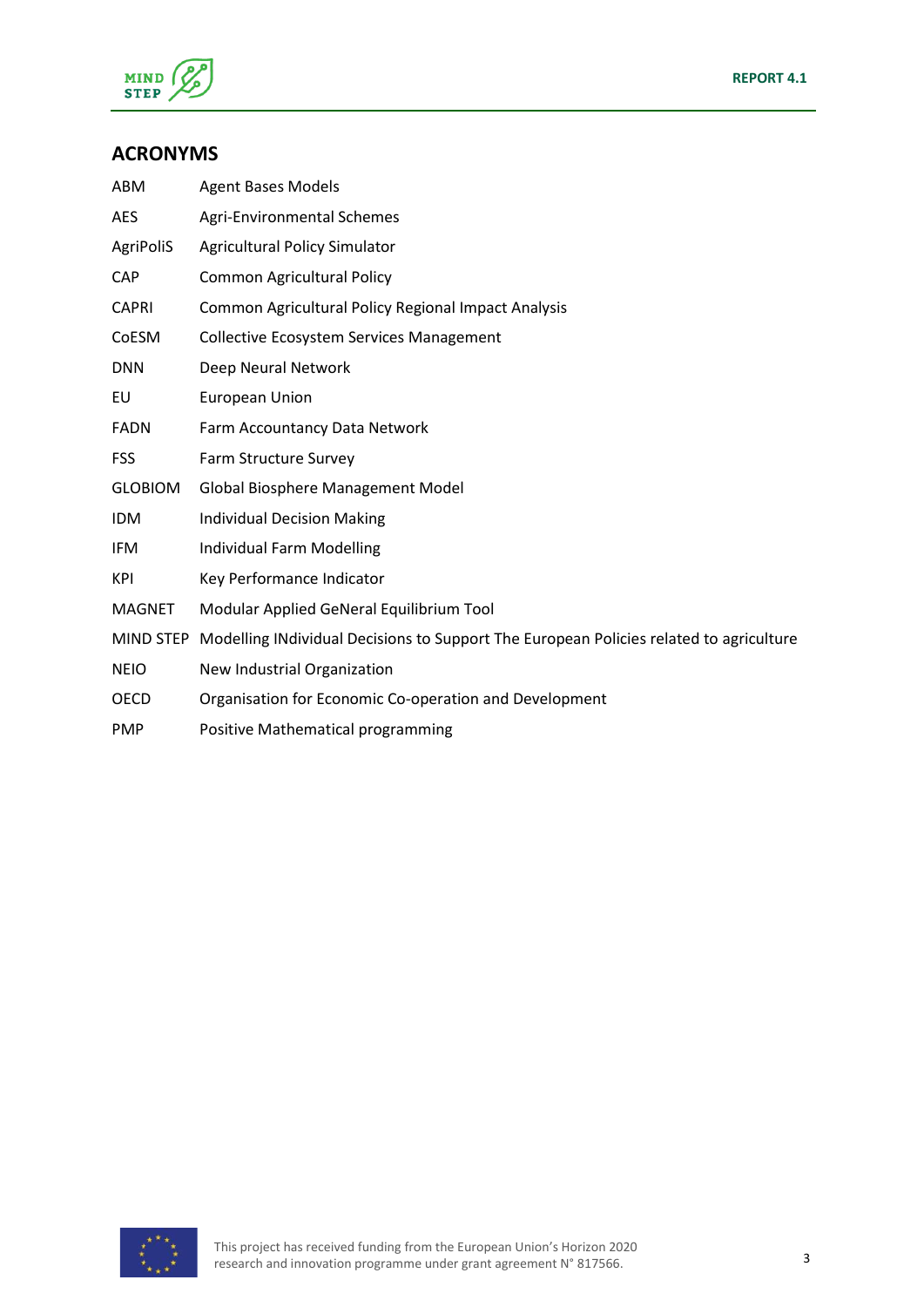

# <span id="page-6-0"></span>**EXECUTIVE SUMMARY**

The tools developed in work package 4 of MIND STEP serve the general purpose of capturing interaction of individual farms relevant for economic and environmental outcomes of policy interventions. The objective of this deliverable is to describe the purpose and design of the different tools developed and to discuss their long-term policy relevance.

The approaches considered here comprise

- Task 4.2: The estimation of farm exit rates exemplified for Germany and Norway aiming to be the basis for integrating farm structural change into representative farm-level or equilibrium models
- Task 4.3: The investigation of farmers' preferences and related behavior regarding the participation in collective environmental schemes through computer and group experiments
- Task 4.4: the estimation of conjectural elasticities that capture market power along the supply chain and specifically (and for the first time) the power of farmers arising from contractual agreements or the formation of producer organizations. The conjectural elasticities can be incorporated in equilibrium models for a more realistic representation of price transmission along the supply chain
- Task 4.5: The training of machine-learning-based surrogate models that address the computational challenges arising when trying to incorporate detailed farm level models into representative larger scale models, here specifically into agent-based models with interaction between individual farms on the land market.

For each of these approaches, the deliverable elaborates on the basic modelling challenge addressed, the specific approach employed including the discussion of advantages and limitations, the potentially visionary or long-term perspective for the integration of IDMs and upper scale models that the tools might allow, and what is to be expected at the end of the project regarding the use of the tools in terms of integrated or complementary use.

In the long run, the approaches considered will strengthen the analysis of the type of scenarios currently foreseen in MIND STEP to show the functionality of the toolbox. For example, reducing chemical inputs in agriculture by 50% will have strong impacts on the relative profitability of farming systems and thereby on farm structural change. The farm exit model and the integration of detailed farm models in a regional agent-based model allow capturing structural change implications for the farm population and the spatial distribution of environmental outcomes.

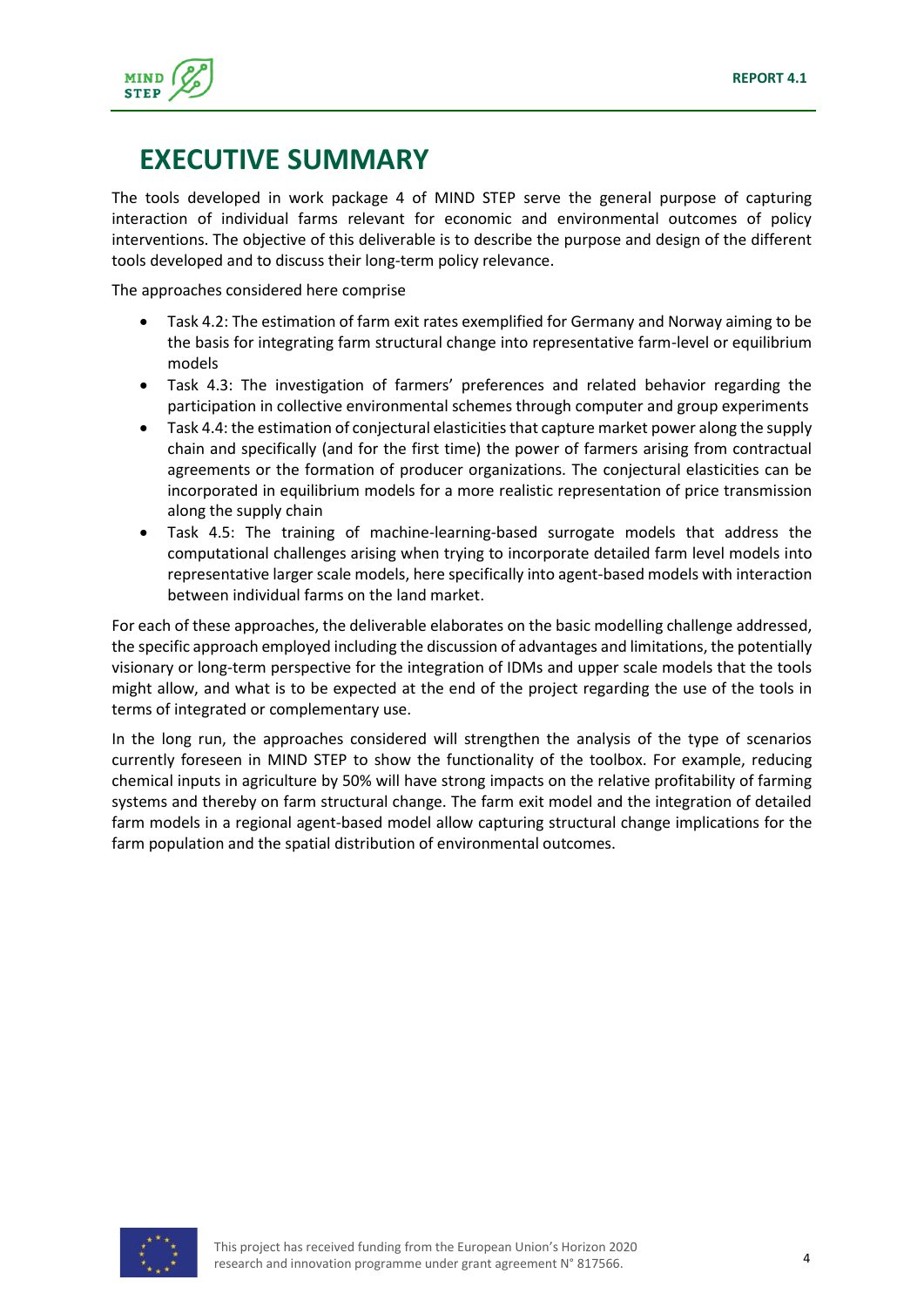

# <span id="page-7-0"></span>**1. INTRODUCTION**

The impact assessment of agri-environmental policies at the EU level originally mostly relied on quantitative simulation models at the market level [\(Heckelei et al. 2001\).](https://paperpile.com/c/cPgipi/DjGc) Representative farm, processing, and consumer agents at the EU or national level interact in a setting that determines corresponding average prices, demand, and supply quantities. The design of the models delivers relevant analyses as long as general income support policies with minimum domestic prices, trade instruments like tariffs and export subsidies, or coupled and later decoupled direct payments are at the core of the Common Agricultural Policy (CAP) of the EU.

When direct payments started to slowly replace price support and the rural development measures received increasing budgets under the second pillar of the CAP, regional differentiation of policy implementation and impact gained relevance and gave rise to spatially less aggregated model developments [\(Heckelei, Britz, and Others 2001\).](https://paperpile.com/c/cPgipi/Lyos) More recent policy developments respond to an increasing demand of society for improving the environmental performance of the EU agricultural sector and to tie the CAP budget more closely to this objective. Environmental performance in terms of nutrient emissions and biodiversity, for example, directly depend on biophysical conditions at the local level. Aggregated representation of production agents struggles to capture the relevant processes of such impacts and the regulatory policies addressing them. At the same time, the public became more interested in the distributional aspects of the CAP across farm households.

These developments lead researchers to think about how individual farm-level models - having long been around as normative planning tools [\(Hazell and Norton 1986\)](https://paperpile.com/c/cPgipi/POtt) and more recently as behavioral models more suitable for policy analysis (Howitt [1995; Heckelei and Wolff 2003; Heckelei and Britz](https://paperpile.com/c/cPgipi/Zmv3+SMPr+BIkn)  [2005\)](https://paperpile.com/c/cPgipi/Zmv3+SMPr+BIkn) - could be specified such that representative analysis across larger regions would be possible [\(Ciaian et al. 2013\).](https://paperpile.com/c/cPgipi/TaBc) The use of template models and EU-wide FADN data in combination with PMP approaches to calibrate or estimate individual model behavior using empirical information were the basis of the EU covering IFM-CAP model [\(e.g., Louhichi et al. 2017\).](https://paperpile.com/c/cPgipi/rInH/?prefix=e.g.%2C) It has the advantage of modelling real farms but it suffers from the limitations of the FADN database and the lack of explicit and detailed representation of technology. FarmDyn moved towards a much richer technology specification allowing to simulate policy impacts on technological choices and thereby on related environmental indicators [\(e.g., Britz et al. 2016\).](https://paperpile.com/c/cPgipi/FXpp/?prefix=e.g.%2C) This is made possible by letting the collection of individual farm models be representative of certain population characteristics instead of trying to model real farms for which data information is insufficient. The project MIND STEP builds upon these recent advances in representative policy analysis using individual farm models to develop a suitable generic and modular bio-economic farm model [\(Britz et al. 2021\).](https://paperpile.com/c/cPgipi/ujtM)

Individual farm level models take their environment as given and simulate behavioral responses to exogenous changes in this environment regarding prices, policies, or the availability of technologies. In the long run, however, the environment of farms depends on the outcome of the interaction of farm agents with each other or with other agents of the agri-food system. Land availability and land prices for individual farms strongly determine the structural development of a farm and depend on what the neighbors d[o \(Storm, Mittenzwei, and Heckelei 2015\).](https://paperpile.com/c/cPgipi/8Jtq) Farms also strategically collaborate to jointly use machines or to improve their market position as input buyers or product sellers. Certain environmental outcomes like biodiversity are not decided by individual farm behavior only but by the composition of activities at the landscape scale. Finally, the aggregate behavior of individual farms codetermines general price levels and with it short and long-term profitability of the farm population or certain farm types.

Consequently, there is a considerable benefit of connecting individual farm level models in the context of agent-based models at the landscape or regional scale or to allow for consistent feedback loops between farm-level models and existing market level models. The tools developed in work package 4

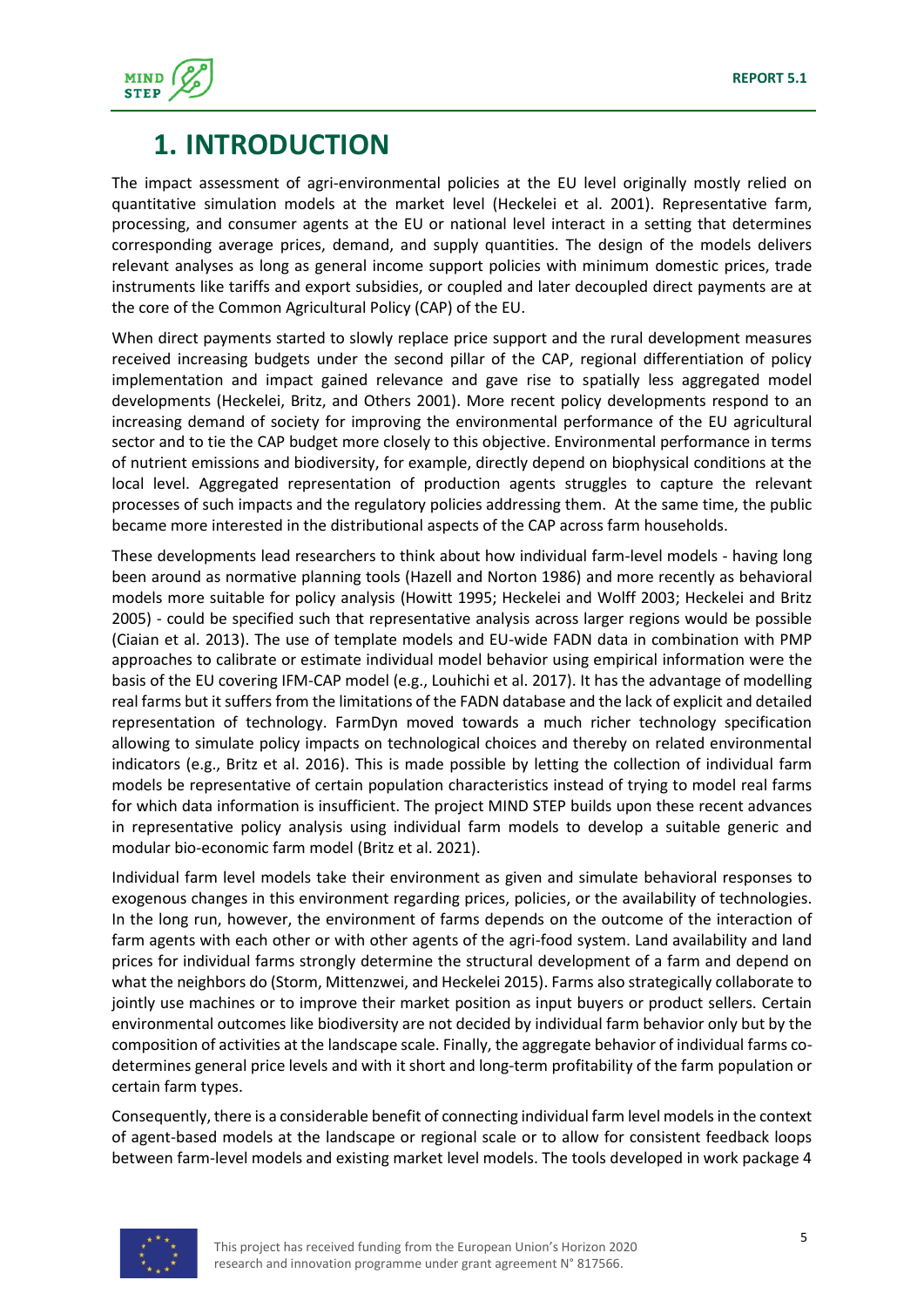

of MIND STEP serve this general purpose of capturing interaction of individual farms relevant for economic and environmental outcomes of policy interventions.

It is the objective of this deliverable to describe the purpose and design of the different tools developed, including connections and interfaces to IDMs (WP3) and market models (WP5) in terms of input/output variables and to discuss their long-term policy relevance. For each of the four subtasks of the work package (structural change, collective action, market power, surrogate modelling), we address the following in the subsequent chapters:

- 1. The basic modelling challenge that each developed tool addresses with respect to capturing farm-level interaction and a consistent application of IDMs and aggregate, market level models. This includes examples for policies whose impact depends on appropriately capturing such processes.
- 2. The specific approach in developing the tools including the discussion of advantages and limitations.
- 3. The potentially visionary or long-term perspective of full integration of IDMs and upper scale models that the tools might allow.
- 4. What is to be expected at the end of the project regarding the use of the tools. Can they be applied in a complementary or integrated manner or is the achievement a preparatory step for further future developments?

# <span id="page-8-0"></span>**2. STRUCTURAL CHANGE (TASK 4.2)**

### **2.1. Basic modeling challenge addressed**

<span id="page-8-1"></span>The design of agricultural policies has become more farm-specific in most OECD countries over the past decades in the sense that market support is replaced by payments determined by individual farm characteristics such as land areas, endowments, production systems and intensity. Recent examples from the CAP include the Small Farmers Scheme that simplifies the Single Farm Payment requirements for small farms, and 'greening' and 'capping' agri-environmental payments under Pillar II. Consequently, the farm structure is crucial for the actual impact of policy changes at the aggregate level and modeling such impacts requires to represent the impact of policy variables and other drivers on farm structural change. The task 4.2 consists of two separate activities both aiming at a consistent inclusion of farm structural change in quantitative policy analysis of the agricultural sector.

*Farm exit rates in Germany*: In order to consistently include farm structural change in aggregated level policy models, empirical estimations of exit probabilities are required. For this task we focus on Germany but the challenges we have here are similar in other EU countries. To estimate exit probabilities for Germany there are at least two methodological challenges: First, the Farm Structure Survey (FSS) is often not collected on an annual basis. The interval of surveys in Germany is 3 to 4 years. While the data covers a rather long period from 1999 to 2020 it might not reveal the concrete year a farm exit or entry in the sector. Second, FSS does not provide financial data on income and subsidies. This limits opportunities to model determinants for farm exit decisions.

Estimating the effect of those explanatory variables is crucial to implement endogenous exit decisions in a simulation model, for example IFM-CAP. Being able to endogenous model farm structural change would strengthen the ability of existing models to consistently analyze the impact of drivers on both structural change and agricultural activities related to policy target variables. For example, significant changes in financial support will not only change the choice of production activities in the short to medium term but also affect the relative profitability of different production systems and thereby the share of those in the process of longer-term structural change.

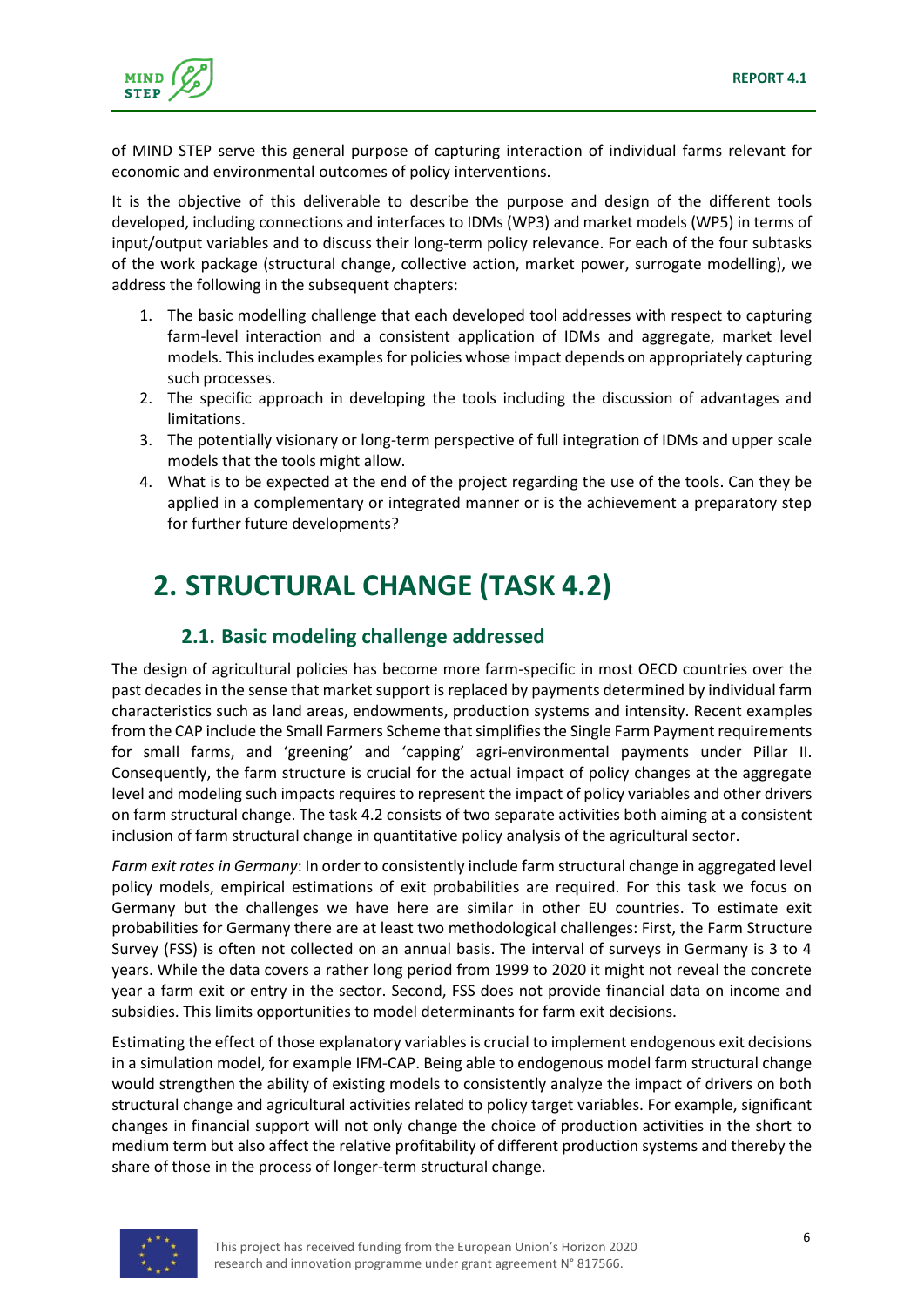

*Norwegian farm structural change*: In Norway, most subsidies are based on payments coupled to production activities and these payments are negatively related to farm size (i.e., crop levels, animal herds or the farm as such). Consequently, a direct farm-structural effect of these payments is expected. The methodological challenge is (1) to quantify the effect of farm structure and farm structural change on the costs of agricultural production and (2) to implement this information in larger scale agricultural sector models that do not explicitly consider the farm structure and structural change. In particular, the Agrispace model which covers the full population of Norwegian farms applying for subsidies, will be used to quantify the above-mentioned effects, and information from Agrispace will be implemented in the Norwegian supply module of the CAPRI (Common Agricultural Policy Regional Impact Analysis) model. The approach will expand the scope of forward-looking policy analysis with larger-scale agricultural sector models enabling the implementation of agricultural and environmental policies to depend on farm size (e.g., amount of land or number of animals at farm level) following current developments of the CAP.

# **2.2. Description of the specific approach**

<span id="page-9-0"></span>*Farm exit rates in Germany*: Most of the literature analyzing exit rates applies binary regression approaches. The dependent variable is coded as either being an active farm (0) or one that has exited (1). This approach has the advantage of being widely accepted and it revealed several explanatory factors that inform exit rates. Most important is the age of the farm holder (most for family farms) and the economic situation (income). If the farm holder retires and there is no successor, the farm has a higher probability of exiting the sector. Additional factors are usually incorporated in the analysis like environmental or climatic variables, off-farm income possibilities or neighboring effects. In this project we aim to implement all drivers into the estimation models that previous analyses identified as relevant in explaining exit rates. We will also evaluate what explanatory variables are relevant for both, the exit estimation model and typical medium-term farm-level simulation models to prepare the ground for a consistent application.

One of the challenges that need to be overcome is the problem of not having financial variables at farm level like income. Subsidies can be derived from the formulation of the regulations. Standard gross margins for different production activities can serve as a proxy for income after being made farm specific, i.e. dependent on the farm's production activities. We will compare the results with data information on the distribution of farm income across different farm types.

In terms of estimation methodology, we intend to implement machine learning approaches. Some machine learning algorithms are specifically suitable for classification problems (here stay or exit) and may improve the predictive performance of the model compared to logit regressions [\(Storm, Baylis,](https://paperpile.com/c/cPgipi/KMdF)  [and Heckelei 2020\).](https://paperpile.com/c/cPgipi/KMdF) However, results may not be as self-explanatory as those from logit regressions given that they typically involve nonlinear functional forms. A careful evaluation of comparative advantages is foreseen to decide which approach serves best for our task. Another limitation might be the trade-off between rich estimations of exit probabilities and the implementation in the land market model, as the exit probabilities are conditional on the characteristics of the estimations (selected regions, selected variables), which maybe are not controlled for in the land market model. Therefore, it must be tested which final model of the exit estimations serves best for further use in the simulation farm models.

*Norwegian farm structural change*: The Agrispace model is a recursive-dynamic multi-commodity model based on Spatial Equilibrium approach that links results for each farm in Norway and results for aggregate farm types at regional level. The basic concept is to utilize information from the full population of Norwegian farms applying for direct payments in a model with explicit demand and production functions. Agrispace is inspired by the complexity of Norwegian agricultural policies, but

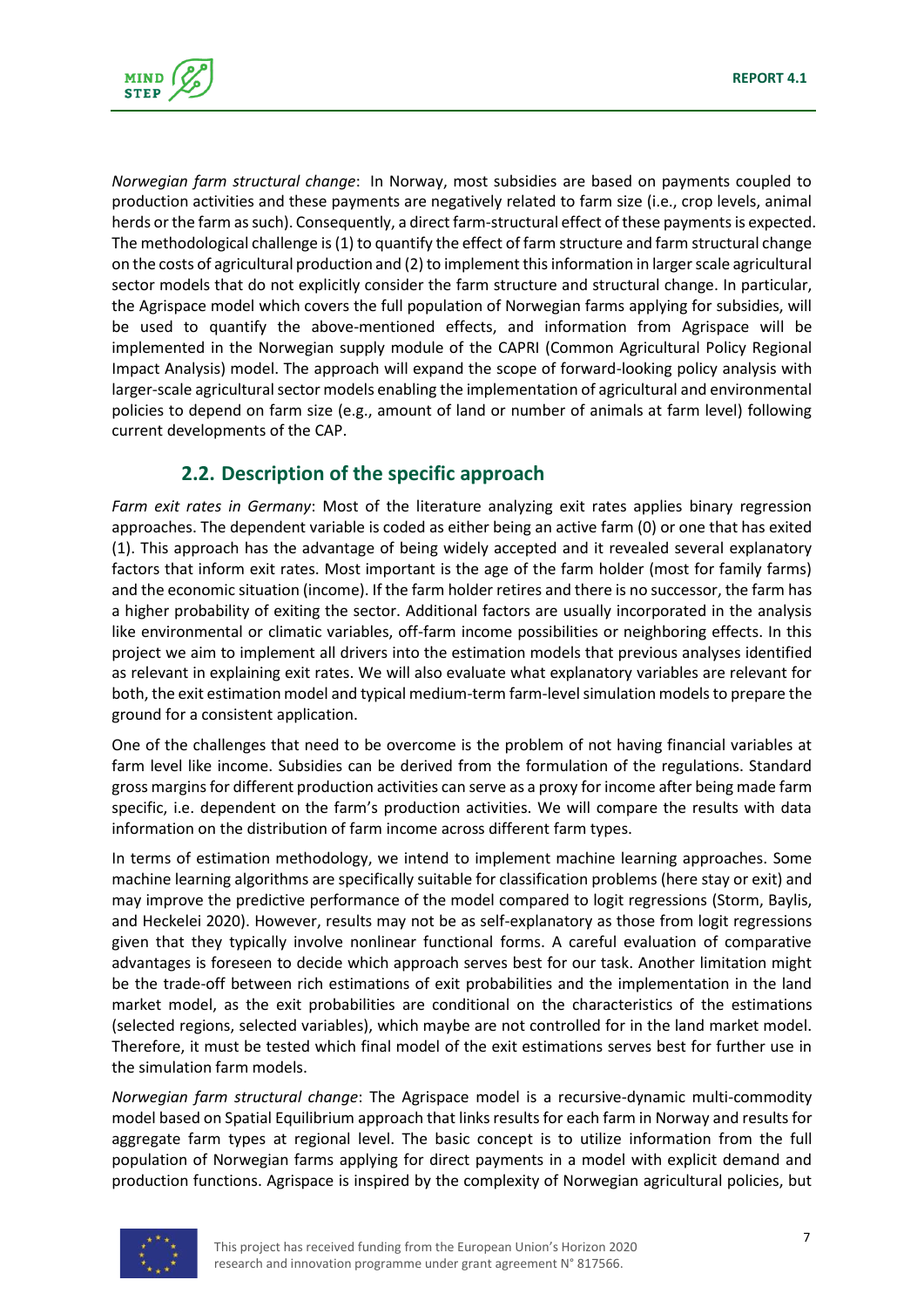

in principle is applicable to any other regional, national, or European level where similar data are available. Agrispace is currently calibrated for the base year 2014. The CAPRI model is a global partial equilibrium model for the agricultural sector, with a focus on the European Union and Norway. It has been designed for ex-ante impact assessment of agricultural, environmental and trade policies. It has a supply module consisting of regional programming models for about 280 regions in Europe and detailed coverage of agricultural policies. Moreover, CAPRI has a market module extending to global agricultural markets representing bilateral trade between 44 trade regions. CAPRI is currently calibrated for the base year 2012. The supply side of the CAPRI model consists of programming models with an explicit objective function.

In a first step, all payments will be expressed as area payments for each farm. This allows us to calculate the overall average payment rate for all land and the overall marginal payment rate for the last unit of land that belongs to the farm. Aggregating this information at regional level is the basis to calculating a farm payment degressivity defined as the difference between the highest and the smallest ratio of average payment rate and the marginal payment rate in a region. The result of the first step is a regional specific number indicating the degressivity of farm payments.

In a second step, a series of structured simulations varying the degree of farm payment degressivity will be performed with Agrispace. Variations in farm payment degressivity will result in different supply responses. A measure of farm payment degressivity will be developed and linked to supply. This allows to establish a relationship between the farm payment degressivity ratio and the aggregate supply response, e.g., in terms of energy production. The relationship between the farm payment degressivity ratio and the supply response will be expressed in terms of elasticities. The hypothesis is that the farm payment degressivity ratio is negatively related to the supply response since more degressive payments delay farm structural change and lead to higher production costs.

In a final step, the farm payment degressivity ratio is implemented in CAPRI. The regional supply models are based on the 'regional farm concept' and do not consider an explicit farm structure. A straightforward implementation would be to add an additional term to the objective function of the regional supply models that mimic payment degressivity. The parameters of that term will be calibrated in such a way that an exogenously given farm payment degressivity leads to the same response in CAPRI as in Agrispace.

### **2.3. Vision/Long-term perspective**

<span id="page-10-0"></span>*Farm exit rates in Germany:* The long-term vision of this task is to extend the approach to an EU wide application. Once a prototype approach is developed that allows using empirically estimated exit probabilities within a policy model such as IFM-CAP, extending the approach to other regions is conceptually straightforward. From a practical point of view, extending to other regions might be limited by obtaining access to the micro-level FSS data, such that similar estimation can be performed as for Germany. For regions where access to those data sources is not available the use of alternative data sources such as FADN could be explored as a fall-back option. Or the relationships estimated in one country (e.g. Germany) could be used for another region, justification of such a transfer crucially depend on the comparability of the agricultural systems in the respective regions.

*Norwegian farm structural change*: The approach will contribute to a better representation of farm structure and payment schemes (e.g., capping of direct payments, payments with size-dependent rates) as a determining factor for aggregate supply responses in larger-scale agricultural sector models. The envisaged approach aims to improve the policy representation of the Norwegian agricultural sector within CARPI. A further integration or transfer to other regions is not foreseen within MIND STEP but it might inspire future upscaling for integrating farm structural development and aggregate agricultural sector and market models.

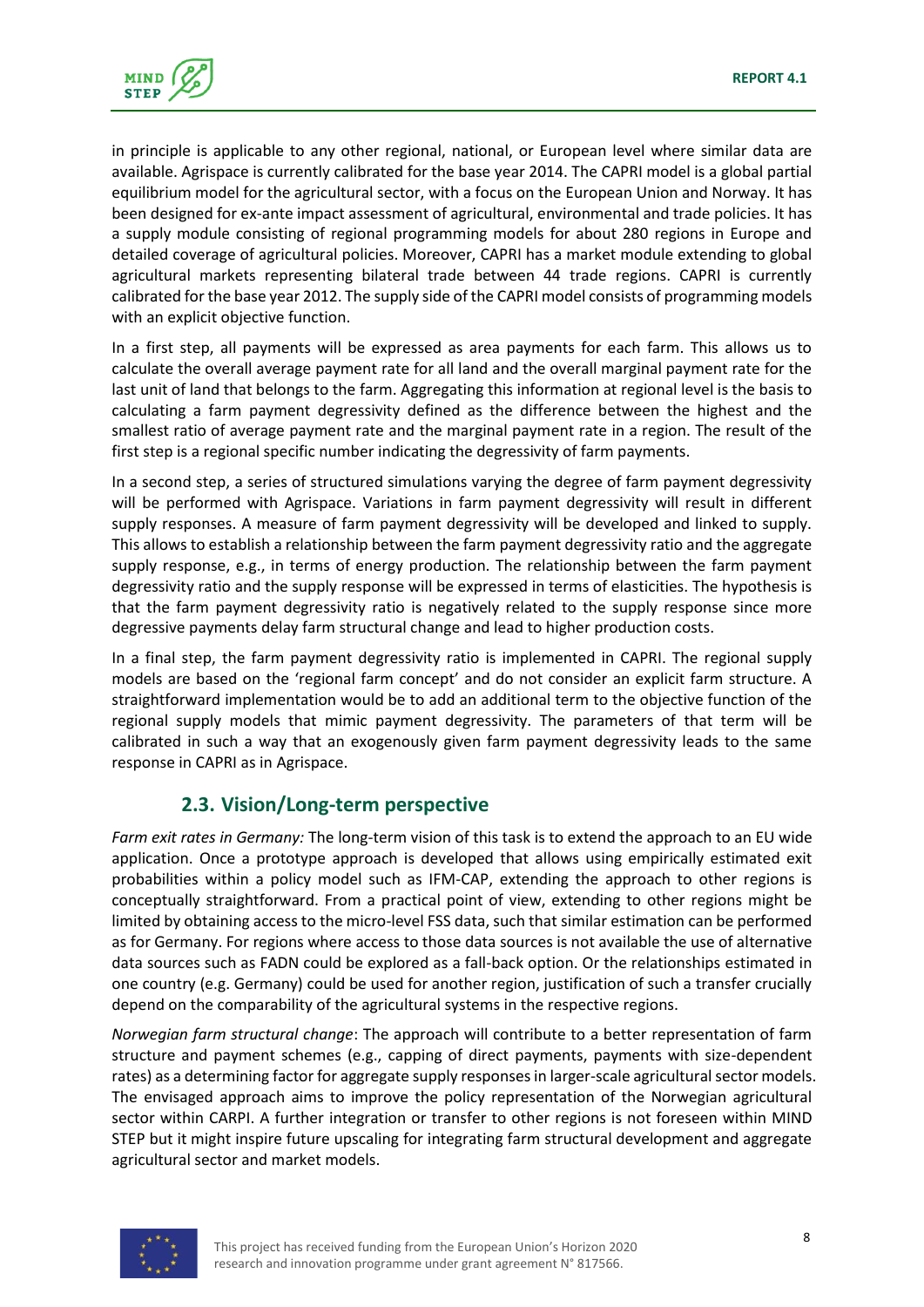

# **2.4. Expected project outcome**

<span id="page-11-0"></span>*Farm exit rates in Germany*: We implement the estimated exit decision probabilities into the current land market model to account for structural change, developed as a prototype in IFM-CAP. We implement the developments of this task for at least ten selected regions compatible with the farm exit estimations. As the analysis is done for selected regions, this task serves as a starting point and full integration might be a task in future work depending on usefulness and generality of results and availability of data for the estimation of exit probabilities in other regions in the EU. The possibility of incorporating structural change in terms of some farms exiting the sector which has implications on the land market or other spheres like the environment. As it is the starting point with selected regions and the first trial, it is rather a preparatory step for future developments.

*Norwegian farm structural change*: There is currently no link between Agrispace and CAPRI. It is not planned to establish a permanent link between Agrispace and CAPRI. Results from Agrispace will be used as input to CAPRI in order to improve the representation of the Norwegian policy system. The model linkage will expand the scope of forward-looking policy analysis in terms of modeling agricultural and environmental policies that depend on farm size or the farm structure in a region.

# <span id="page-11-1"></span>**3. COLLECTIVE ACTIONS (COLLECTIVE AGRI ENVIRONMENTAL PAYMENTS) (TASK 4.3)**

# **3.1. Basic modeling challenge addressed**

<span id="page-11-2"></span>In the Netherlands, the Dutch government introduced agri-environmental schemes (AES) to support biodiversity conservation and the provision of ecosystem services. Similar approaches are also being discussed in other EU countries. However, the successful implementation of such programmes warrants collective implementation (Groeneveld, 2018). In other words, an adequate provision of ecosystem services will only happen if enough farmers convert their land to these alternative uses. Nature conservation outcomes in a region, are in the end, a combined result of the individual decisions of farmers in nature conservation (Grashof-Bokdam et al., 2017; Groeneveld, 2018; Westerink et al., 2017).

When it comes to individual decision making, farmers sharing a similar landscape are influenced by their peers in implementing alternative farming practices. Therefore, behavioral assumptions are of particular importance for activities outside the actual economic field of activity of the farms. Alternative agricultural activities (e.g. hedgerows, woodlots, flower strips, natural field edges, ditch banks, protected areas for ground-nesting) depend on many factors beyond pure economic incentives including individual attitudes, learning, collaboration, compatibility with the business concept of the farm or bureaucratic demands. For example, Agri-environmental schemes (AES) provide essential services for the farmer (e.g., water retention, natural pest regulation, pollination; Harrison et al. 2014) but also for society (e.g., aesthetic appreciation, biodiversity conservation; MAES et al. 2013). The benefits from collective AES are often more indirect compared to traditional farming activities: positive effects are often only shown in the longer term and if the network of nature elements surpasses a certain size. Moreover, effective AES measures often require adjustment on landscape levels larger than fields or farms and therefore require collective action of several participating farms in the corresponding region (biosphere). Hence, the farmer's interaction with other farmers in the landscape shows the collective dimension of AES and other types of Payments for Ecosystem Services (PES), which exhibits feedback between farmers and farmers and natural ecosystems (Groeneveld 2018).

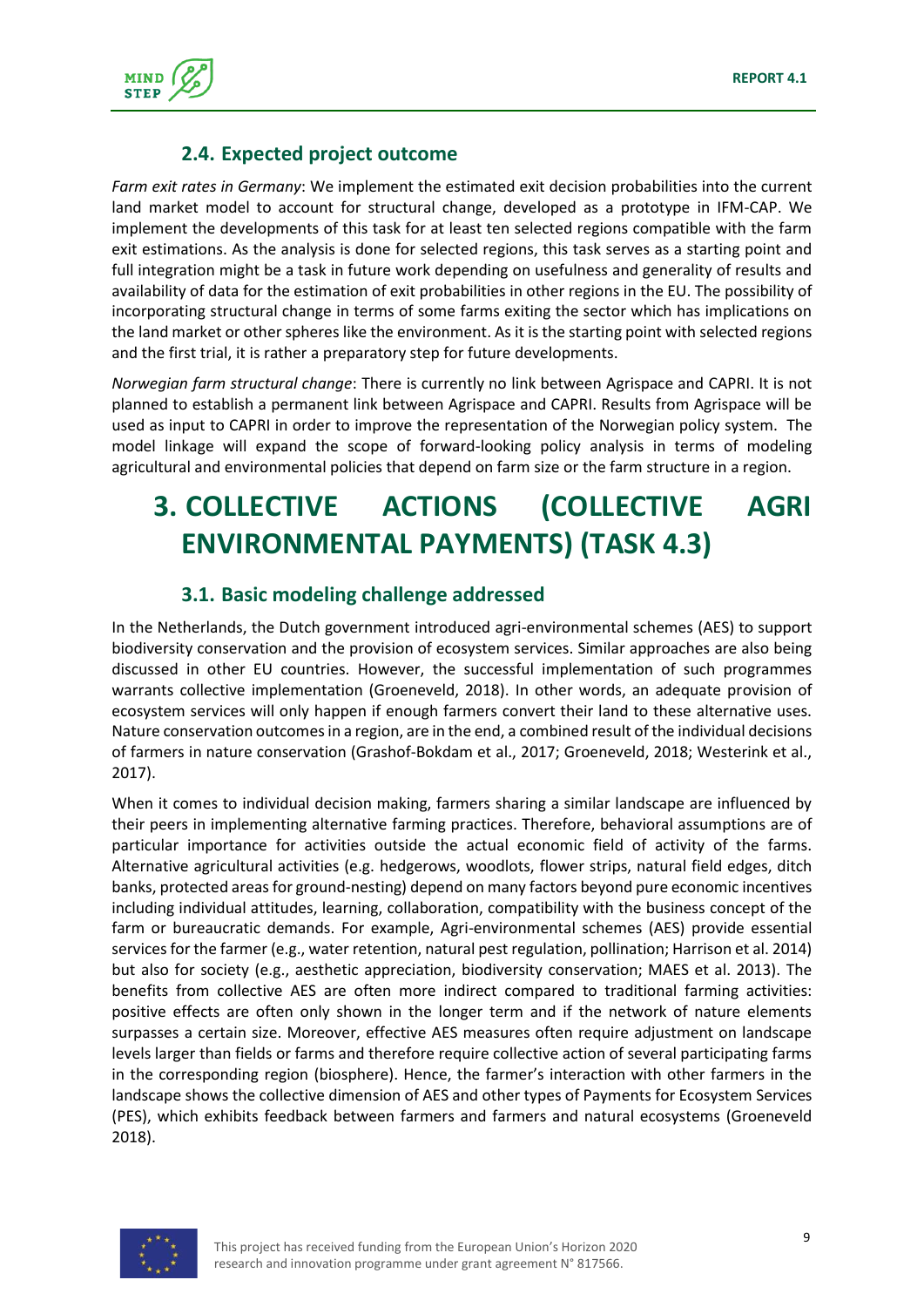

Our project aims to provide knowledge on managing ecosystem services and promote functional and non-functional biodiversity conservation that include the social aspects and behavioral traits of decision making. We do this by analyzing the farmers' decisions around contributing to ecosystem services beyond the farm level by using part of their land for collective AES for flower strips or as extensive pasture for creating a protected area for ground nesting birds.

# **3.2. Description of the specific approach**

<span id="page-12-0"></span>We use a two-step methodological approach to investigate the influences of farmers' decision to participate in collective AES. In a first stage (CoESM) computer agents' decisions on converting their arable land into flower strips is explored by a model framework which uses all possible land allocations and related gross margins generated by an imputation process and employs a Genetic Algorithm method (Hennen, 2009). We assign computer agents different types of characteristics, depending on their willingness to support the transition to nature inclusive agriculture following the implementation of the Reilly index (Schouten et al., 2013b).

In a second stage (FarmAgriPoliS), experiments with real people will be conducted to investigate other possible factors besides economic incentives that influence participation in collective AES and to experimentally test certain behavioral assumptions and characteristics.

#### CoESM:

We develop the conceptual framework CoESM (Collective Ecosystem Services Management) to model farmers' decision-making towards implementing flower strips at the farm level (Figure 1). Individual farmers must decide whether to invest in the provision of pest regulation services on their farms by converting arable land into flower strips. Farmers display different decision strategies in selecting their land allocation. They rely on recurring habits, imitating peers or role models, making deliberate comparisons, and asking friends or colleagues for advice (Kangur et al., 2017). Traditional farming optimization models looking at farming decision making have limitations incurring only static observed data and assuming perfect rational individuals (Malawska and Topping, 2016). Different models have been developed to facilitate the implementation of behavior factors in decision-making. For example, Kangur et al. (2017) argue that the Consumat model "closes the loop" by feed forwarding aggregated population behavior of farmers towards the decisional context of individual agents at the next moment in time. In other words, the Consumat model allows farmers to switch between cognitive processes when they experience (un)certainty and (dis)satisfaction, and in this way, facilitates formal modeling (Kangur et al., 2017).

To gather all the necessary data to run the model, we use the inputs from FARMDYN. FARMDYN is a dynamic single farm model and has been developed at the University of Bonn (Britz et al, 2014; Britz et al., 2016). With FARMDYN users can simulate economically optimal production and investment decisions in detail at the individual farm level taking into account restrictions related to feeding, fertilization, biophysical and environmental constraints, and farm endowment constraints (Britz et al, 2016). The optimization in FARMDYN is a mixed-integer programming problem, meaning that the variables in the model are a mixture of discrete and non-discrete variables.

Gross margin is calculated for all available crops in FARMDYN although it's likely that flower strips will be introduced in more extensive crops. In the case of the use of flower strips, the revenues are increased with the subsidy for flower strips relative to the size of the flower strip. Based on the gross margins data generated by FARMDYN, we create a database containing all possible land allocations and related gross margins to run the model. This is represented in the left box in Figure 1, and the process is further explained in the next section. In each run, farmers decide on the allocation of flower strips in their plots. The model updates the landscape composition every run via the Reilly index. The

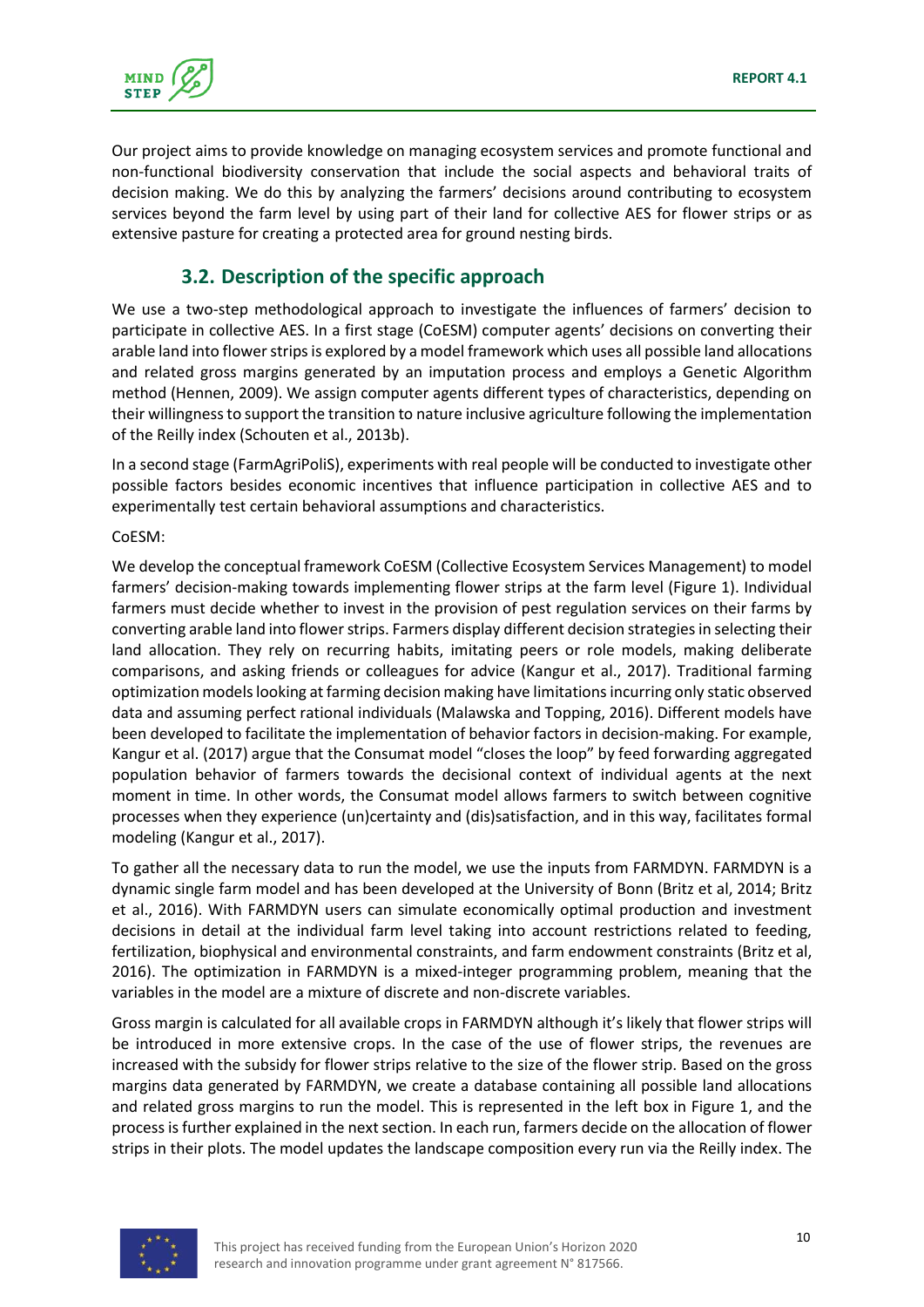

model uses this information as input to determine the risk of pest threats based on this index for the pest regulation dynamics. This is represented in the right box in Figure 1.



<span id="page-13-0"></span>Figure 1. Conceptual framework for the CoESM (Collective Ecosystem Services Management) model. Based on Pacilly et al. *2019. Dark colored arrows represent model processes, and white arrows represent variables and frameworks used as input.*

#### *Interaction between agents*

Following the Consumat approach (Jager et al., 2001; Janssen and Jager, 2001), when the farmer has experienced high-income satisfaction and a low level of uncertainty, the behavioral approach is to continue with the same strategy as the previous season and choose for "repetition". On the other hand, when the farmer has high-income satisfaction but experiences positive levels of uncertainty, the farmer will seek for information in the nearby neighborhood and choose for "imitation" of the majority decision of the adjacent farmers with strong links. In circumstances where the farmer experiences both high uncertainty and low-income satisfaction, the farmer is encouraged to seek for information from a more extensive network of peers and to have chosen for "social comparison", which intake a broader reference of farmers to imitate their decision. Finally, a combination of a low level of uncertainty and low-income satisfaction triggers the farmer's individual "optimization" process at the farm level without considering the decisions of other farmers (Duinen et al. 2016). Figure 2 illustrates this process.

Furthermore, when the farmer strategy is to imitate or social comparison, we apply a farmer-nature oriented likelihood to adopt or not flower strips at the farm level. The likelihood of adoption is expressed in terms of a probability as very likely (0.9), likely (0.7), moderate (0.5), unlikely (0.3), very unlikely (0.1) and determined by farmers' characteristics.

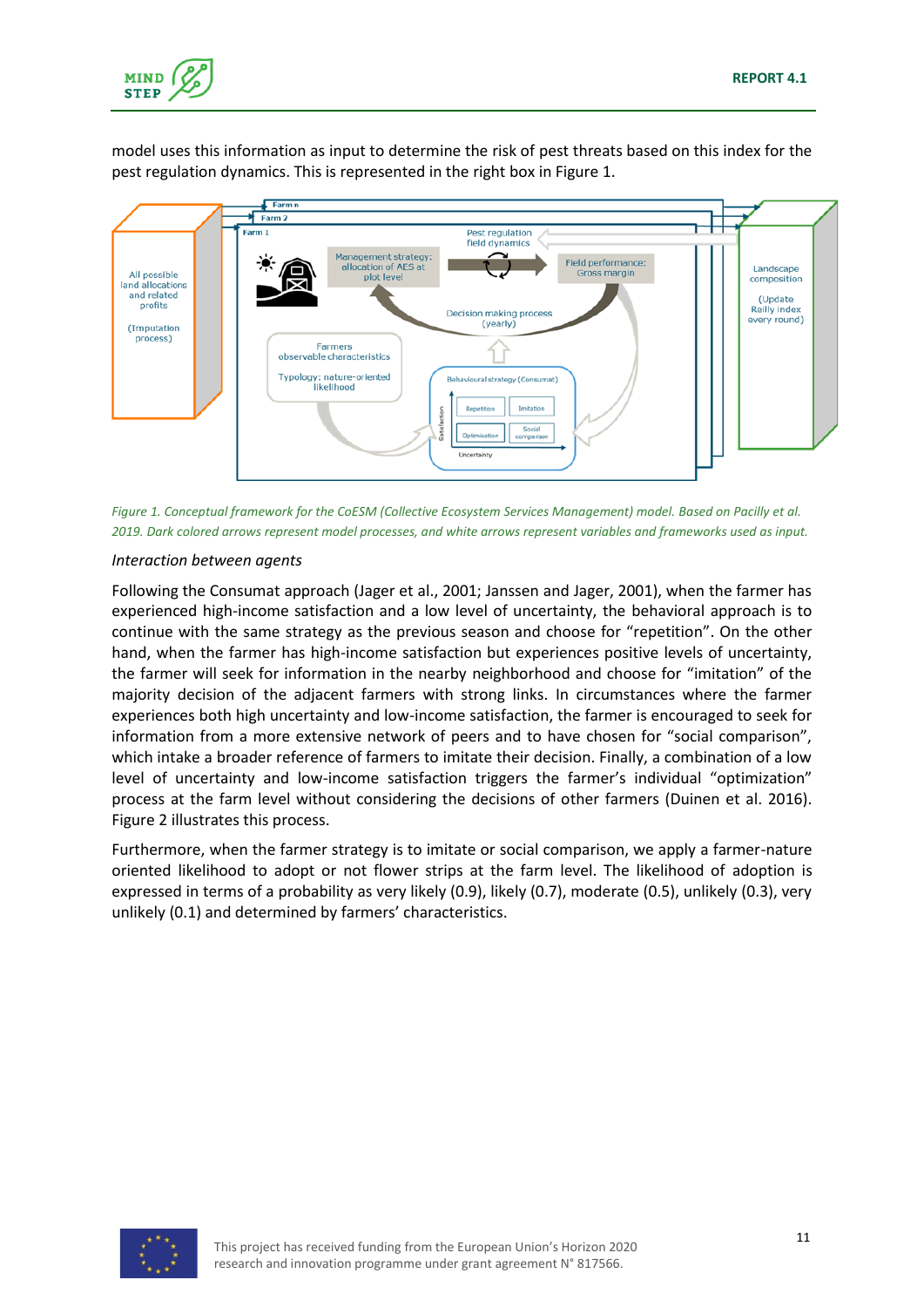



<span id="page-14-0"></span>*Figure 2. Illustration of assume farmers decision making following the Consumat approach (Jager et al., 2001; Janssen and Jager, 2001).*

#### *Workshop with experts*

Our conceptual model has been discussed in a workshop with experts and received good feedback on how the available data is used and assumptions of farmers interaction. We gather a group of relevant policy actors and research advisors from the province of Flevoland and the ministry of agriculture. The objective of the workshop was to present our project to experts and ask input on the used model assumptions and parameters. Furthermore, the outcomes of this session will be used in the follow-up participative workshop with farmers (collective). During this workshop we proposed questions to the audience of experts in order to verify, prioritize and check underlying assumptions and parameters of the model. For this we will make use of participative methods to create interaction and get input in a structured way. In the coming year we will focus on redefining the model and include expert recommendations in the assumptions.

#### *FarmAgriPoliS*

As a methodological approach agent-based participatory modelin[g \(Guyot and Honiden 2006\)](https://paperpile.com/c/cPgipi/lIsU) is used. In this approach, agent-based models are used to provide a context-specific environment and participants become part of the agent-based simulations. FarmAgriPoliS [\(Appel and Balmann 2019\),](https://paperpile.com/c/cPgipi/4dVC) derived from the ABM AgriPoliS [\(Happe, Kellermann, and Balmann 2006\),](https://paperpile.com/c/cPgipi/mNAc) provides participants with a software-based environment of a simulated agricultural region. Within FarmAgriPoliS, one farm is managed by a human participant. Their decisions include investments, renting land, off-farm activities and farm exits. The decisions will be made on the one hand against the background of regional conditions, prices and policy uncertainty, and the behavior of competing farms in the region on the other hand. The participant is assumed to manage this farm and to compete with computer-simulated optimizing farm agents that derive their decisions from mixed-integer short-term profit maximization [\(Appel et al. 2018\).](https://paperpile.com/c/cPgipi/gVZQ) Thus, experiments with FarmAgriPoliS provide insights into how human participants behave in these competitive situations compared to computerized optimizing agents as used in AgriPoliS. For Task 4.3 FarmAgriPoliS will be extended to allow participants to decide on the participation in collective AES for a specific case study in Germany. The experiments with FarmAgriPoliS will provide insights on how the fact that the payment is dependent on the participation

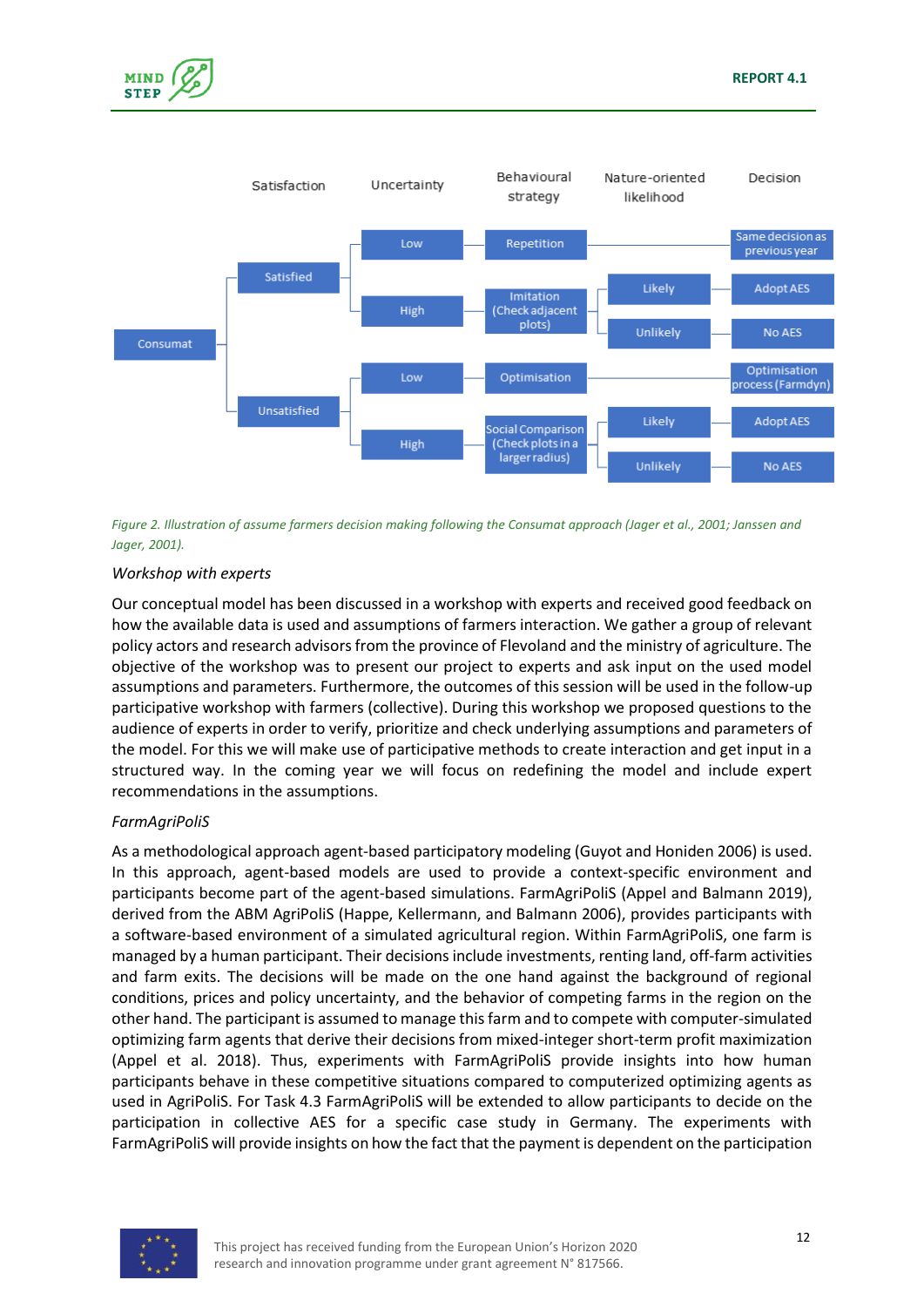

of other farms in the region and the overall framing of collective AES (neutral, economically or ecologically motivated) influences the farmers' willingness to participate in collective AES.

During an experiment with FarmAgriPoliS, participants have the option to participate in AES by using part of their pasture extensively for five years. Depending on the scenario they receive either a fixed or collective payment. Collective payment means that the more farms, the better the effect of the environmental measure, the higher the payment (but same expectation value as fixed payment). A further differentiation is done by different formulations of the offered AES: neutral formulation, ecological and economic motivation (see table 1).

| <b>Scenario</b> | <b>Payment</b> | <b>Framing/ Motivation</b> |
|-----------------|----------------|----------------------------|
| 1 (Benchmark)   | Fixed          | <b>Neutral</b>             |
| $\overline{2}$  | Fixed          | Economic                   |
| 3               | Fixed          | Ecologic                   |
| $\overline{4}$  | Collective     | <b>Neutral</b>             |
| 5               | Collective     | Economic                   |
| 6               | Collective     | Ecologic                   |

#### <span id="page-15-2"></span>*Table 1: Scenarios planned for the experiments with FarmAgriPoliS*

It is planned to organize up to ten sessions with max. 8 participants in Germany. The participants should have practical experiences in farm management. The experiment will be supplemented by a questionnaire. In addition to some general figures (age, gender, GDMS, risk preference etc.), participants are asked for their willingness to participate in collaborative AES before and after the experiment.

### **3.3. Vision/Long-term perspective**

<span id="page-15-0"></span>There is an urgent need to have insight into the contribution of the action perspective/business models at the farm and plot level to the landscape/regional level and vice versa. What are the collective benefits, incentives and governance from collaborative management of ecosystems and can payments for ecosystem services (PES) contribute by influencing the individual decision of farmers? How can regional or landscape level Key Performance Indicators (KPIs) on nature inclusiveness be connected to farm and plot level?

Agent-based models can capture emergent phenomena due to their bottom-up approach. A bottomup approach is when the lower (sub) system-level interactions form the higher-level system properties. ABMs are both a micro and macro model, which incorporate feedback loops between the two levels [\(Tesfatsion 2003\).](https://paperpile.com/c/cPgipi/sosY) ABMs like AgriPoliS/FarmAgriPoliS and CoESM therefore bridge the gap between individual farm level and sector or regional level (NUTS 3 or 2 depending on the region) and enable to address agri-environmental challenges from socio-economic and ecological perspectives. Further, the findings of behavioral experiments can be used to further improve behavioral assumptions in models such as AgriPoliS and therefore enable analysis of behavioral aspects on individual farm level as well as on sector or regional level.

# **3.4. Expected project outcome**

<span id="page-15-1"></span>By including behavioral aspects on micro-models of biodiversity transitions, we can better quantitatively support transitions to nature-inclusive agriculture. The micro-models provide essential building blocks to underpin behavior in nature-inclusive business models, and in this way, we are

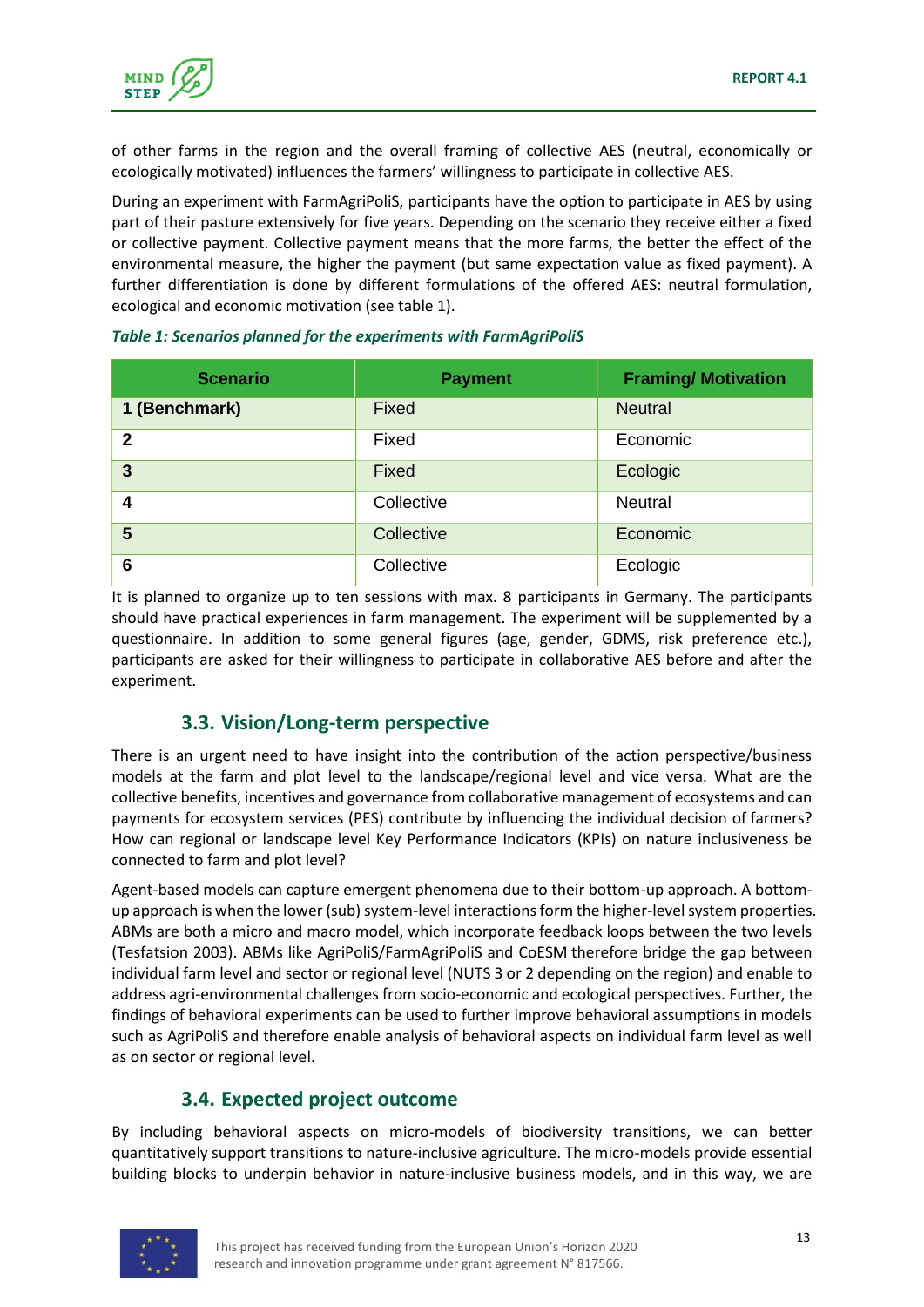

already in a better position to address questions from policy makers. The ambition is to apply the insights from the methodology developed for adapting micro-models (such as FARMDYN) aimed at biodiversity and behavior directly to current and expected projects (transitions) and thus place a consistent, scientific foundation among those projects.

# <span id="page-16-0"></span>**4. PRICE TRANSMISSIONS (TASK 4.4)**

# **4.1. Basic modeling challenge addressed**

<span id="page-16-1"></span>In most of the theoretical and empirical literature on price transmission and market power along food chains, the farm sector is assumed to be perfectly competitive (e.g., Sexton and Zhang 2001; Acharya, Kinnucan, and Caudill 2011; Assefa et al. 2017; Philippidis and Waschik 2019). However, this assumption may be implausible in modern food markets, where farmers are often able to achieve some extent of market power through the use of vertical contractual agreements and/or the creation of producers' organization (Sexton 2013; Sheldon 2017; Bonanno, Russo, and Menapace 2018). Despite the extensive and rising use of these instruments by raw agricultural commodity suppliers, contractual agreements are not adequately represented in traditional New Industrial Organization (NEIO) models (Sheldon 2017). As mentioned by Sheldon (2017), the presence of contracts and/or producers' organization may significantly affect price transmission along the food chain, as they completely or partly remove the incentives and ability of food processors to exert monopsony power towards agricultural suppliers. Therefore, extending traditional NEIO models, such as the conjectural variations approach (Appelbaum 1982), by incorporating these new features of agri-food supply chains is essential to correctly evaluate the potential effects of different policies or market shocks on market and agricultural prices and on farm incomes.

Our approach can contribute to better quantitative policy analysis in several ways. For example, by improving the understanding of price transmission mechanisms along food chains with different forms of organization and coordination, it will enable policy makers to obtain a more reliable estimate of the potential effects of policy interventions or market-shocks on farm prices and income, which is essential to design cost-effective policies to support the agricultural sector. Moreover, it will allow a comparison of market outcomes and incomes under different supply-chain organization scenarios, therefore enabling policy-makers to understand whether policies that ensure a more balanced bargaining position to farmers in the chain may result in better farm incomes. The results from this analysis can be particularly of interest considering that supporting farmers in the creation of producers' organizations is one of the actions taken by the European Commission in order to contrast unfair business practices in the food chain by strengthening their bargaining position (EC). In addition, as this intervention has proven its effectiveness for the fruit and vegetable sectors, the new CAP 2023-2027 will further extend the support for the creation of producer organizations to all agricultural sectors (Foundation Robert Schuman, 2021)

# **4.2. Description of the specific approach**

<span id="page-16-2"></span>Following Sexton and Zhang (2001) and Assefa et al. (2017), we analyze price transmission along a three-stage supply chain where farmers, f, supply agricultural raw commodities to food manufacturers, m, which, in turns, sell food products to the retail sector, r, that delivers final products to consumers. However, contrary to previous works on market power along food chains (i.e., Sexton and Zhang 2001; Weldegebriel 2004; Verreth et al. 2015; Assefa et al. 2017), our theoretical model allows for the presence of oligopoly power also at the farm level, which may derive from the use of contractual agreements or the creation of producers' organization.

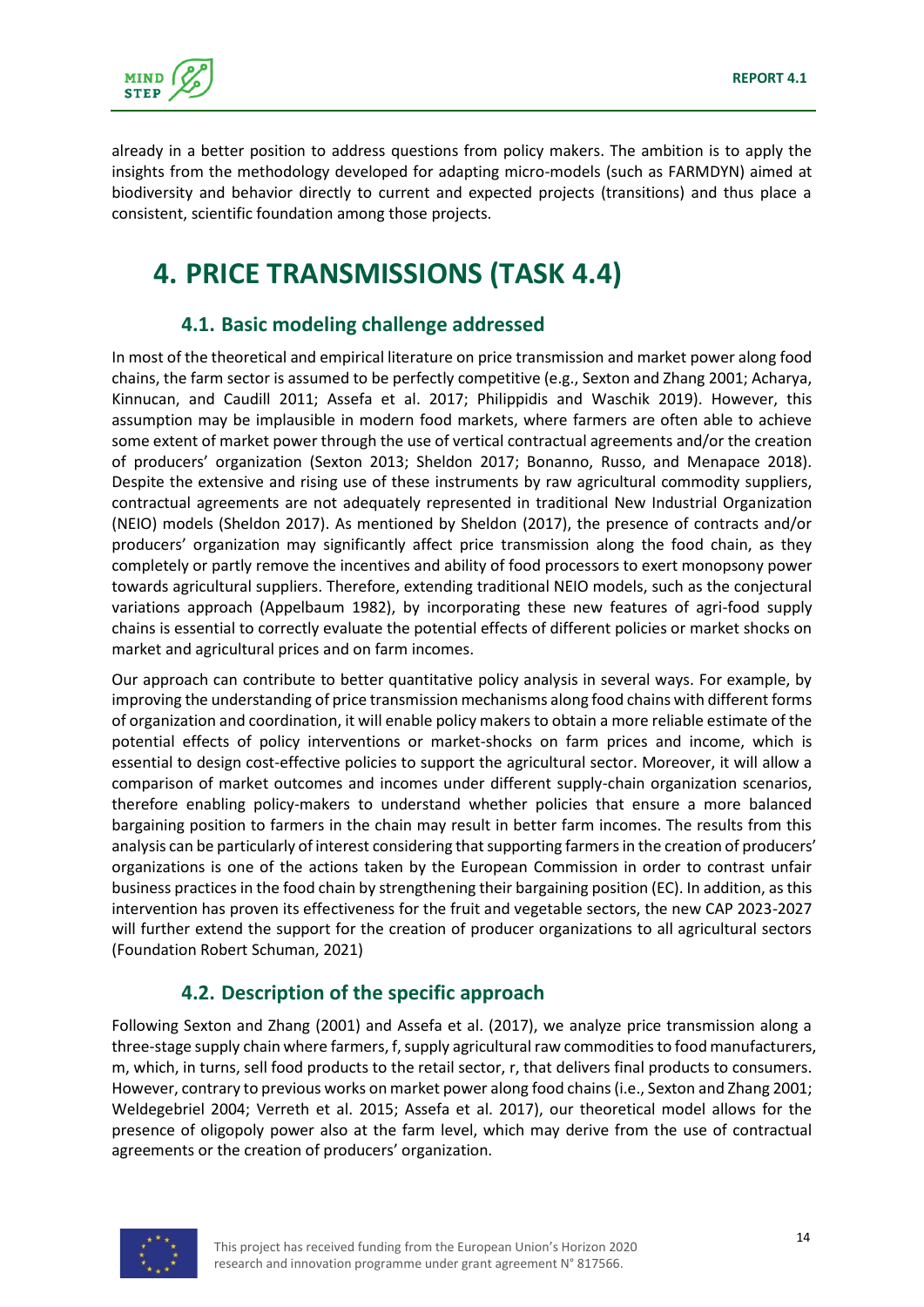

Following the framework by Sexton and Zhang (2001) and Assefa et al. (2017), it can be proven that under the assumption of constant marginal costs at all the supply chain levels (c', c<sup>m</sup>, and c<sup>4</sup> respectively), the first order conditions from the profit maximization of retailers (r), food manufacturers (m), and farmers (f) are the following:

$$
P^{r}\left(1-\frac{\theta^{rc}}{\varepsilon^{r}}\right) = P^{m}\left(1+\frac{\theta^{rm}}{\gamma^{m}}\right) + c^{r}
$$
 (1)

$$
P^{m}\left(1-\frac{\theta^{mr}}{\varepsilon^{m}}\right) = P^{f}\left(1+\frac{\theta^{mf}}{\gamma^{f}}\right) + c^{m}
$$
 (2)

$$
P^f\left(1 - \frac{\theta^{fm}}{\varepsilon^f}\right) = c^f\tag{3}
$$

Where  $P^i$ ,  $\varepsilon^i$  and  $\gamma^i$  represent the final prices, the demand and supply price elasticities for each i  $\varepsilon$ (r,m,f) respectively,  $\theta^{ij} = \frac{\partial Q^i}{\partial q^j}$  $\partial q^i$  $q^i$  $\frac{q}{Q^i}$  is the average conjectural elasticity measuring the extent of agent i's oligopoly powers with respect to the downstream sector for i,j  $\epsilon$  (r,m,f), where i  $\neq$  j, while  $\theta^{kl} = \frac{\partial Q^l}{\partial \alpha^k}$  $\partial q^k$  $q^k$  $Q^l$ is the conjectural elasticity parameter representing agent k's oligopsony power vis-à-vis the upstream sector I, for  $k \in (r,m)$  and  $l \in (m,f)$ .

Overall, combining equation (1), (2), and (3), the relationship between retail prices and farm costs can be represented as follows:

$$
P^r \left(1 - \frac{\theta^{rc}}{\varepsilon^r}\right) \left(1 - \frac{\theta^{mr}}{\varepsilon^m}\right) \left(1 - \frac{\theta^{fm}}{\varepsilon^f}\right)
$$
  
=  $c^f \left(1 + \frac{\theta^{mf}}{\gamma^f}\right) \left(1 + \frac{\theta^{rm}}{\gamma^m}\right) + c_m \left(1 + \frac{\theta^{rm}}{\gamma^m}\right) \left(1 - \frac{\theta^{fm}}{\varepsilon^f}\right) + c_r \left(1 - \frac{\theta^{mr}}{\varepsilon^m}\right) \left(1 - \frac{\theta^{fm}}{\varepsilon^f}\right)$   
(4)

It is important to acknowledge that under the assumption of a perfectly competitive farm sector (i.e.,  $\theta^{fm}=0$  and  $P^f=c^f$ ), equation (4) simplifies to:

$$
P^r \left(1 - \frac{\theta^{rc}}{\varepsilon^r}\right) \left(1 - \frac{\theta^{mr}}{\varepsilon^m}\right) = P^f \left(1 + \frac{\theta^{mf}}{\gamma^f}\right) \left(1 + \frac{\theta^{rm}}{\gamma^m}\right) + c_m \left(1 + \frac{\theta^{rm}}{\gamma^m}\right) + c_r \left(1 - \frac{\theta^{mr}}{\varepsilon^m}\right) \tag{5}
$$

which is equivalent to the price transmission equation obtained by Assefa et al. (2017).

Assuming that the price, cost and elasticity values at all the supply-chain levels are known, the estimated conjectural elasticities values through equation (4) and (5) can be used to compare the extent of price transmission along the food supply chain under different assumptions about the farm sector market power, thus allowing to evaluate how the presence of coordination tools at the farm level (i.e., contractual agreements, producers' organization) (4) affect farm prices and profits, compared to a situation in which farmers have no such countervailing power (5).

While price data at different stages of the supply chain are usually widely available (e.g., retail scanner data, chambers of commerce data), one challenge that one could face in estimating the conjectural elasticities parameters through equation (4) and (5) is to collect data about costs for all the market players (i.e.,  $c_f$ ,  $c_m$ ,  $c_f$ ) as these are usually not observed by the econometrician. One potential approach to overcome this issue is to collect cost data from different data sources, such as, producers' surveys, experts, or other empirical works analyzing the same supply chain. For example, Bouamra-Mechemache, Jongeneel, and Réquillart (2008) used the marginal costs estimates for the dairy industry from Moro, Nardella, and Sckokai (2005) to analyze the effects of a gradual increase in milk

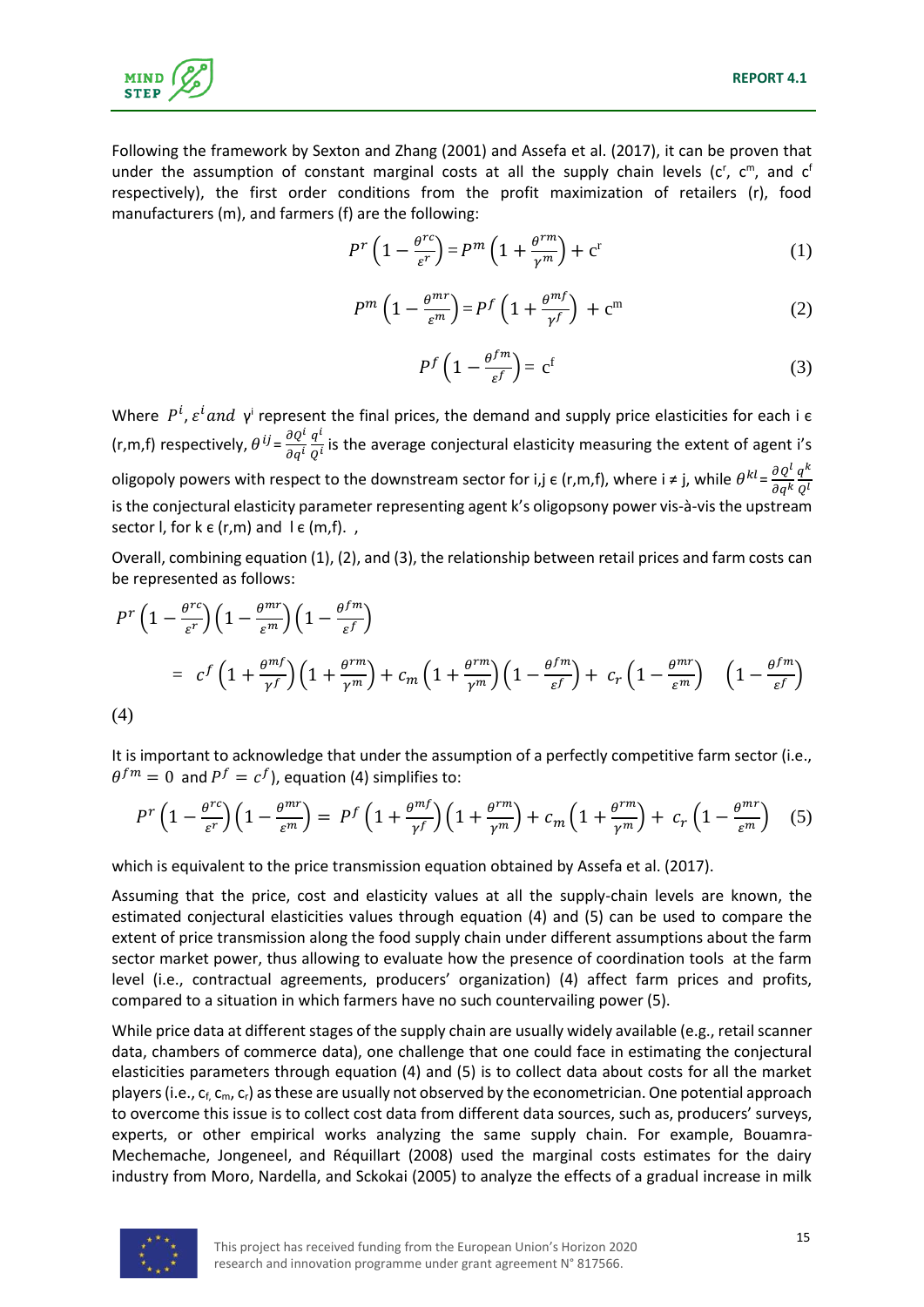

quotas on the EU dairy sector. On the other hand, one can also adopt an empirical specification that allows to indirectly estimates marginal cost, for example using widely available key inputs costs data as in Soregaroli, Sckokai, and Moro (2011), or by adopting some simplifying assumptions that enable to estimate them from the estimated price equations parameters as in Verreth et al. (2015). Similarly, market power parameters (i.e., conjectural elasticities values) and price elasticities estimated from previous empirical works for the supply chains under investigation can be used as input for the IDM behavioral equations, or these parameters can be directly estimated depending on data availability.

Finally, time-series models (e.g., Vector Autoregression Model, Vector Error Correction Model), can also be employed to investigate market power and price transmission issues when cost data are not available (e.g., Assefa et al. 2017). Even though time-series techniques have been extensively employed in empirical analysis as they are relatively easier to implement than NEIO methods, partly because of fewer data requirements, they are also often criticized as they lack a microeconomic foundation (Digal and Ahmadi–Esfahani 2002; Lloyd 2017; Cavicchioli 2018). On the other hand, despite being more difficult to estimate (e.g.., higher data requirements, rising econometric effort with the complexity of the marketing chain being analyzed), NEIO models' findings are more conclusive and reliable than those from time-series analysis, as they are rooted in economic theory and can be used for policy simulations (Digal and Ahmadi–Esfahani 2002; Lloyd 2017; Cavicchioli 2018).

### **4.3. Vision/Long-term perspective**

<span id="page-18-0"></span>The main objective of this task is to develop and implement a model of the supply chain mechanisms in modern food markets, by accounting for and parametrizing the extent of market power that raw agricultural commodities suppliers may obtain through the use of coordination tools, such as, contractual agreements and/or producers' organization. The results from this analysis will allow us to understand how different supply chain organizations affect prices and price transmission along the food-chain, therefore contributing to better policy analysis. The estimated parameters (i.e., conjectural and/or price transmission elasticities) will be used for improving the parameterization of large-scale models (i.e. CAPRI and/or MAGNET), where the issue of farmers' countervailing power has still limited representation. The general idea is the following:

- a) change the equations in the market model (i.e. CAPRI/MAGNET);
- b) obtain different changes in farm-level prices under different assumptions about market structure (including the presence of contracts/producer organizations);
- <span id="page-18-1"></span>c) use the different price levels to simulate the impact on farm income (and potentially on other target variables, such as environmental indicators) in the IDM models (IFM-CAP).

### **4.4. Expected project outcome**

Changes in the competitive environment that characterizes agri-food industries, due for example to the development of vertical coordination tools, such as contracts between the food-processing and agricultural sectors, may reduce the predictive power of current model platforms, where there is only little representation of regional value chains and of the presence of bargaining power also from the agricultural sector. This work will contribute to integrate these features of modern agri-food markets into the classical NEIO approach, where the agricultural sector is usually assumed to be perfectly competitive (Sheldon 2017; Bonanno, Russo, and Menapace 2018), and to develop specific IDMs for the different actors within the supply chain in order to assess how differences in the supply chain organization can affect the extent of price transmission, farm prices and income. Improving the understanding of such issues is crucial to simulate questions like whether a better market integration will lead to similar or better market outcomes and incomes for the agricultural sector, and so, to assess the potential impacts of policies which enable a more balanced position of farmers in the chain. The

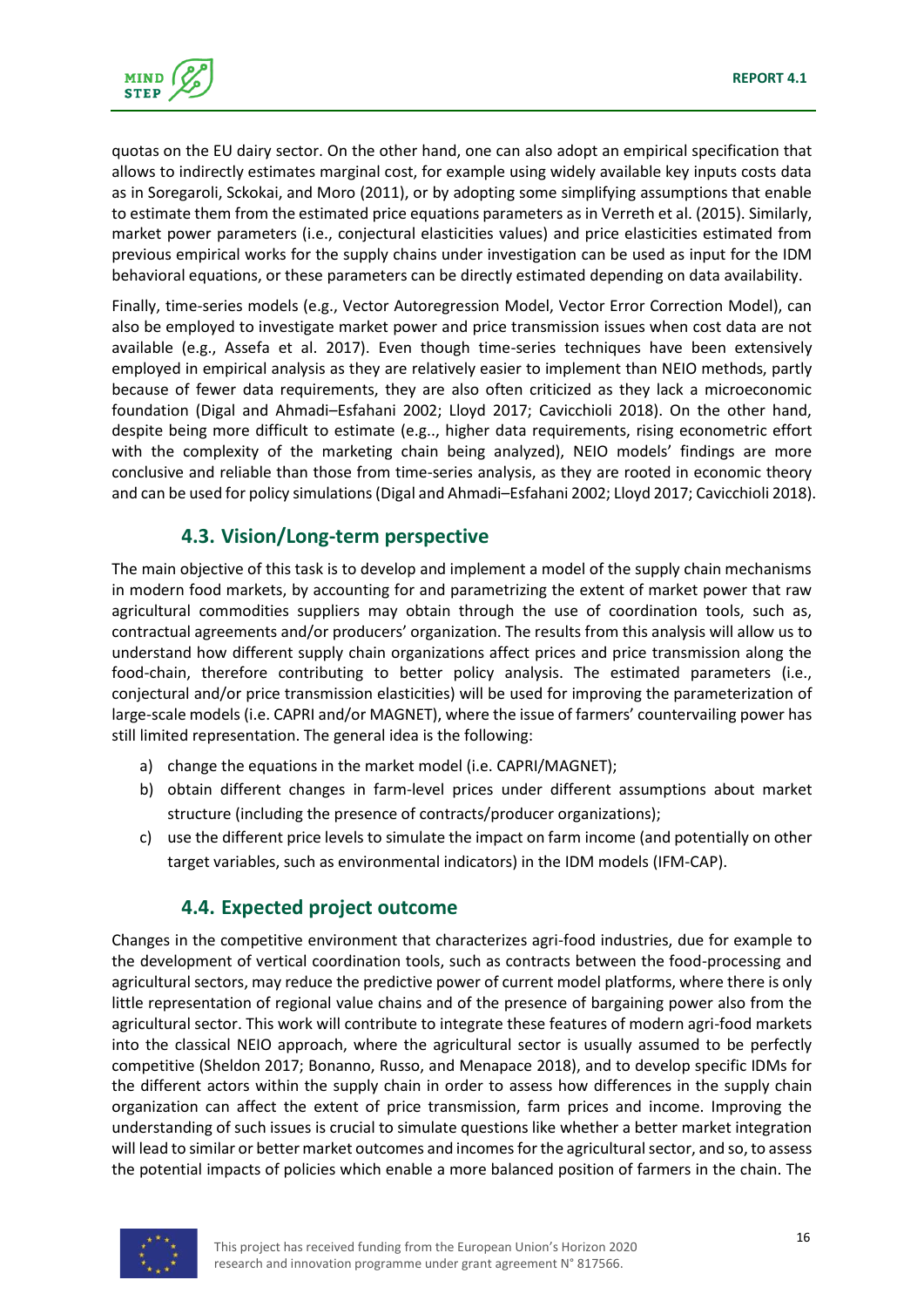

results from this analysis could then be used to improve the corresponding parameters in current models and platforms referring to other agri-food chains.

# <span id="page-19-0"></span>**5. SURROGATE MODELING (TASK 4.5)**

### **5.1. Basic modelling challenge addressed**

<span id="page-19-1"></span>In task 4.5 we aim to develop novel methods to efficiently link complex IDMs that provide a detailed representation of farm technology, management, and biophysical processes, with regional level ABM that allow capturing interaction among farms, for example on (local) input/output markets [\(Happe,](https://paperpile.com/c/cPgipi/mNAc)  [Kellermann, and Balmann 2006\)](https://paperpile.com/c/cPgipi/mNAc) or for knowledge transfe[r \(Berger 2001\).](https://paperpile.com/c/cPgipi/E5HM) Each ABM which has farmers as the agents has an IDM model included that determines farmers' behavior. However, these IDMs are typically based on heuristics [\(Rasch et al. 2017\)](https://paperpile.com/c/cPgipi/x3Go) or smaller optimization models [\(Appel,](https://paperpile.com/c/cPgipi/DZsv)  [Ostermeyer-Wiethaup, and Balmann 2016\).](https://paperpile.com/c/cPgipi/DZsv) These IDMs usually provide fewer details compared to other existing IDMs, such as "FarmDyn" [\(W. Britz et al. 2016\),](https://paperpile.com/c/cPgipi/FXpp) currently used for policy analysis. Increasing the complexity of IDMs used in ABMs is conceptually possible but computation demands limit either the complexity of the IDM or the number of farms and hence the regional coverage of ABMs. Currently, despite the relatively simple IDMs, applications of ABMs are typically restricted to a regional level. The limited level of details considered in the included IDMs as well as the limited regional coverage of ABM constrain the possibilities of ABMs for simulating certain policies.

One example of such a policy analysis is the simulation of a mandatory reduction in fertilizer use, including an assessment of its impacts on crop production and the environment on both farm and regional level. To simulate such a scenario, we need an IDM that is capable of modeling detailed fertilizer use decisions that differentiate between different crops, capture changes in the production mix, technology decisions as well as the environmental impacts on farm level. On the other hand, it is important to capture interactions among farms, most importantly on local land markets. Ignoring those feedbacks can lead to over/under-estimating the aggregated policy effects on a regional level.

FarmDyn [\(Britz et al. 2016\)](https://paperpile.com/c/cPgipi/FXpp) is an IDM model that provides the necessary details on the farm level. Previously, it has been used for a wide range of policies on single-farm level targeting the national implementations of the Nitrate and Water framework directive [\(Kuhn et al. 2019; Kuhn et al. 2020\),](https://paperpile.com/c/cPgipi/UQxQ+JQMr) the use of renewable energy [\(Schäfer, Britz, and Kuhn 2017\),](https://paperpile.com/c/cPgipi/qcaq) and addressed GHG abatement costs in the context of climate change policies [\(Lengers, Britz, and Holm-Müller 2014\).](https://paperpile.com/c/cPgipi/5T5v) The advantage for all applications was the highly detailed technology and biophysical representation which can be simultaneously linked to a number of policy measures. On the other hand, AgriPoliS (Agricultural Policy Simulator) [\(Happe, Kellermann, and Balmann 2006\)](https://paperpile.com/c/cPgipi/mNAc) is an established ABM model that is capable of capturing interactions between farms and market feedback. Previously, it was applied to simulate the development of regional agricultural structures over time in response to alternative scenarios of specific policies, such as biogas policy [\(Appel, Ostermeyer-Wiethaup, and Balmann 2016\)](https://paperpile.com/c/cPgipi/DZsv) and decoupled support [\(Happe, Kellermann, and Balmann 2006\).](https://paperpile.com/c/cPgipi/mNAc)

Given the complexity of FarmDyn and the computational time to solve the model, it is not possible to directly integrate FarmDyn as the IDM model in AgriPoliS. Therefore in task 4.5, we aim to develop a surrogate modeling approach where we approximate the detailed IDM model "FarmDyn" with a deep neural network (DNN). The trained DNN should be able to accurately approximate the input and output relationships of FarmDyn but with much less computation time. We then aim to use this surrogate model as the IDM model in AgriPoliS. In this way, we can run policy simulations such as a mandatory reduction in fertilizer that requires high detail in terms of technology representation or biophysical processes offered by FarmDyn but also the interaction and market feedback considered by AgriPoliS. We aim to provide an example that shows that the advantages of a highly detailed single farm-level model can be brought to the regional level through the implementation of an IDM

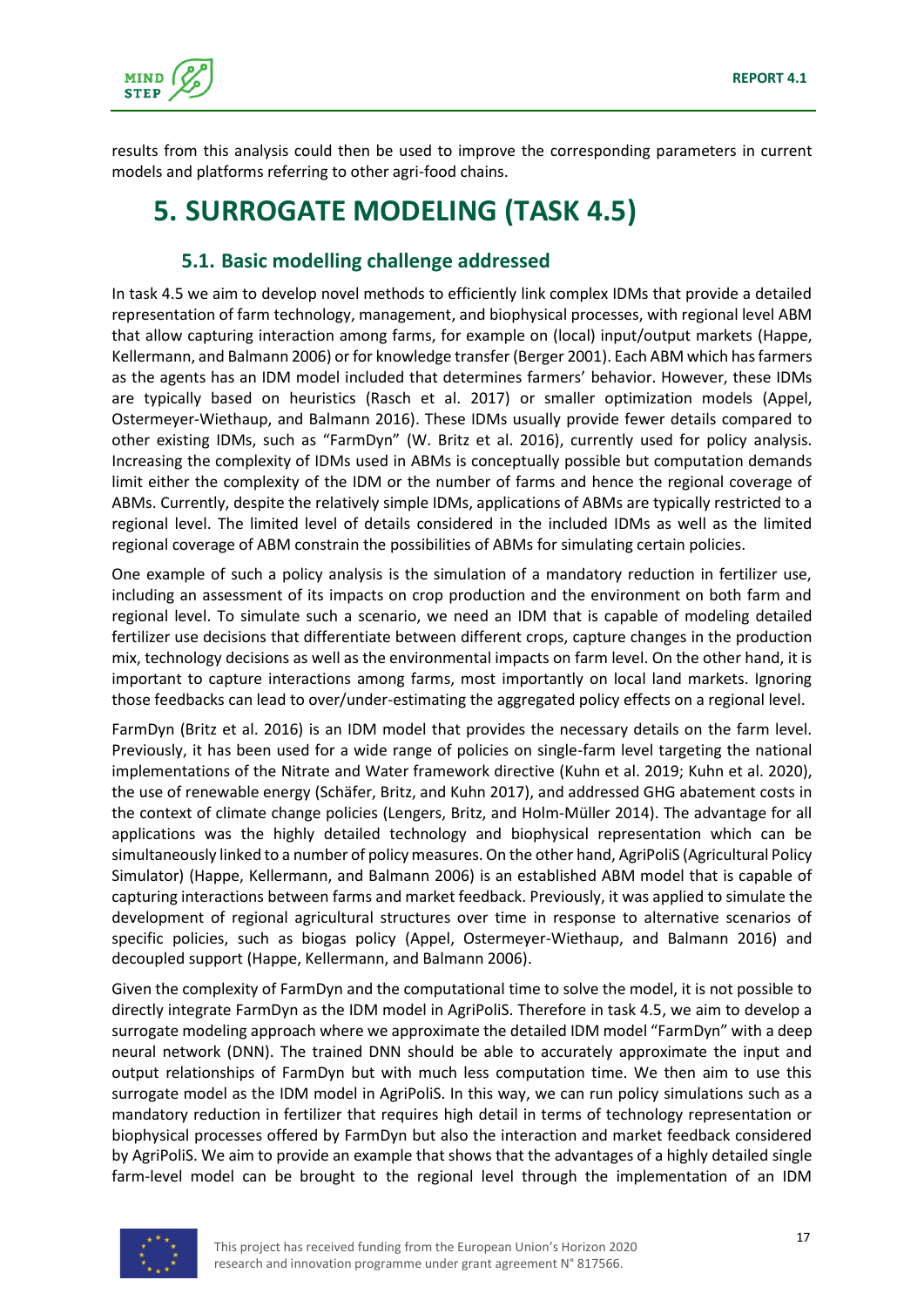

surrogate model that is used in an ABM. This approach allows us to go beyond mere aggregation of single farms but also to account for structural effects including emerging phenomena from the interaction of agents in ABMs.

### **5.2. Description of the specific approach**

<span id="page-20-0"></span>Our approach links complex IDMs and large-scale ABMs using machine learning models. When conducting policy analysis related to agricultural environmental issues, complex IDMs are useful since they are highly detailed in terms of technology choices, biophysical relations, and therefore capable of providing a wide variety of environmental and economic indicators. However, IDMs are not well suited for analyzing economic and environmental impacts beyond single farms or farm types because they do not capture the interactions of heterogeneous farms and thus neglect changes in prices or other non-monetary aspects in the interactions. In contrast, ABMs are capable of simulating interactions and facilitate emerging phenomena, but the complexity of farmers' decision-making process and the number of farms in current ABMs are limited due to the computational constraints.

Directly adding new functions (more aspects/ greater detail) to the IDM of an existing ABM is possible, however, could be computationally inefficient. A complex IDM like FarmDyn can contain a lot of biogeographical, economic and environmental information, and farmers face thousands of decisions such as investment decisions, production decisions and labor distributions under various economic and environmental constraint[s \(Seidel and Britz 2020\).](https://paperpile.com/c/cPgipi/qXaQ) When integrating such complex IDMs to large-scale ABMs, it becomes very resource demanding thus limits the applicability of such simulation models.

Using machine learning models as surrogates of complex IDMs can speed up simulations of large-scale ABMs when different policy scenarios are designed. At the same time, it allows us to fully utilize the advantages of both types of models. To be more specific, the accurate surrogate models of DNNs still capture the important details of complex IDMs, and integration of DNNs and ABMs enables us to efficiently conduct economic and environmental impact analysis of farm activities and agricultural policies from a system perspective.

Our approach requires the following steps:

- 1. As a trial, we first train DNNs only with data generated from FarmDyn without considering its linkages with AgriPoliS. This step helps us to gather experiences with data preparation, sampling strategies and different architectures of DNNs before the two models are aligned.
- 2. At the same time, we will parameterize FarmDyn and AgriPoliS for the chosen research region "[Rheinisches Revier](https://www.land.nrw/de/tags/rheinisches-revier)" (Germany).
- 3. We will define the interface between the DNN and AgriPoliS, specifying which inputs AgriPoliS provides and which outputs it requires from the DNN. In AgriPoliS, farmers make decisions at several stages: competing on the land market, investment decision, production decision, farm accounting, and exit decision. The inputs and outputs of the DNN must be clearly defined so that the DNN can take the correct inputs and produce the required outputs for AgriPoliS. We will adjust FarmDyn and AgripoliS according to the defined interface. This step needs intensive collaboration between the modelers from both sides. For example, in the current version of FarmDyn, some machines can be invested in fractions. However, in AgriPoliS, the whole machine must be invested. Thus, adjustment must be made here so that the results of farm accounting from both models are consistent, which matters a lot for farmers' exit decisions.
- 4. We will generate a large dataset from the adjusted FarmDyn and train DNNs of various architectures to approximate the input/output relations. One crucial feature of DNNs is that they are computationally intensive to train, while they are very efficient to run for providing

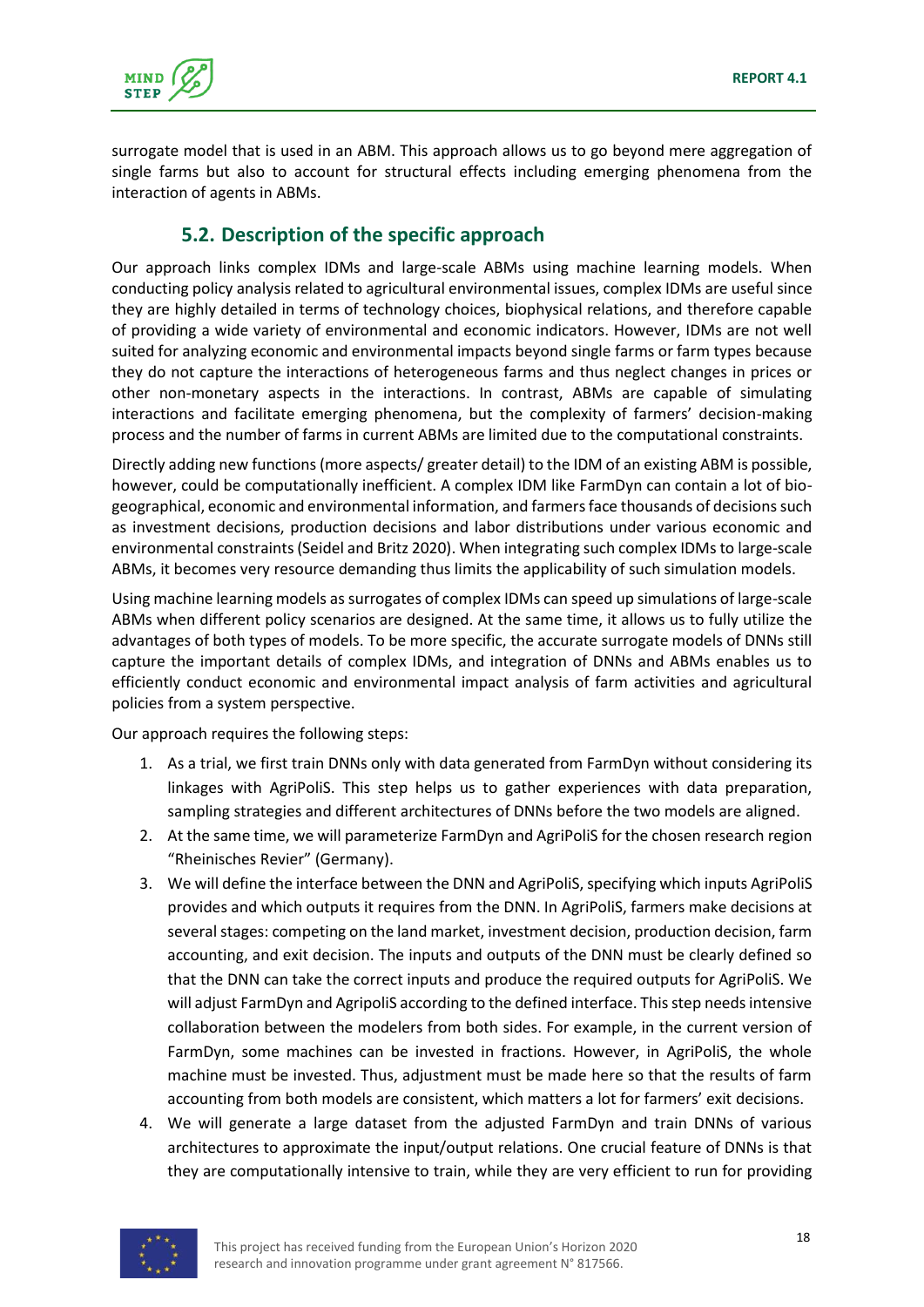

accurate approximations of complex nonlinear input/output relations for prediction once they are trained.

- 5. We will replace the IDM in AgriPoliS using the well trained DNN. This step requires smooth communication between the DNN (written in python) and AgriPoliS (written in C++).
- 6. Lastly, when the above steps are accomplished, we will implement the policy scenario of mandatory fertilizer reduction in the research region using the integrated model.

The advantage of this approach is that it combines the strengths of both the farm-level model and the ABM without directly integrating them. The efficient surrogate model keeps all important details of FarmDyn and replaces the simple DIM in AgriPoliS. The integration of DNN and ABMs enables us to efficiently conduct economic and environmental impact analysis of farm activities and agricultural policies from a system perspective.

Despite these advantages several limitations exist. First, DNN can probably not achieve 100% accuracy in approximating the detailed farm-level model. For example, some jumpy behavior or rare events in crop production derived by the mathematical solver might be difficult for DNN to capture. Thus, we must make sure that the outputs we are interested in when conducting policy analysis should achieve a satisfying level of accuracy, which is in turn hard to set a strict threshold during evaluation. Second, since the updates from the farm-level model are not automatically transferred to the DNN, another limitation of this approach is the DNN must be retrained (partially or completely) each time when important updates are made in the detailed farm-level model.

# **5.3. Vision/Long-term perspective**

<span id="page-21-0"></span>Currently, ABMs hardly go beyond regional coverage. Hence, they primarily need to be used as complementary tools to large-scale EU or global models. The work in task 4.5 described above does not aim to go beyond a regional level, rather focusing on improving the link between complex IDMs and regional ABMs. However, the general idea of using surrogate models to link models across scales and using them for upscaling could also be used to go beyond the regional scale up to the national/EU scale. One vision in this respect would be to build a surrogate model of a regional ABM and then link those regional surrogate models together forming a new model at a national/EU scale. In such a model it would then be possible to consider further feedback mechanisms endogenously e.g. market price effects.

While conceptually such a linkage might be possible, practical obstacles need to be overcome, for example in terms of the massive data requirements necessary to adopt a regional ABM (or a surrogate model of such an ABM) to a specific region. Also building a surrogate model of a dynamic system such as an ABM might be more complex compared to the IDM model considered here.

### **5.4. Expected project outcome**

<span id="page-21-1"></span>Within this project, we aim to provide a proof of concept that building a surrogate model of a complex IDM is possible and that such a surrogate model can be used in an existing ABM. Further, at the end of the project, we expect to have an integrated model of a DNN and AgriPoliS together functioning as a modeling system to facilitate efficient simulation of complex agricultural economic and environmental scenarios capturing detailed input use on farm level, interactions among farmers, and market feedback. This integrated model is parameterized for arable farms in the region "[Rheinisches](https://www.land.nrw/de/tags/rheinisches-revier)  [Revier](https://www.land.nrw/de/tags/rheinisches-revier)" (Germany) and can be used to analyze certain policy scenarios (e.g. mandatory fertilizer reduction) and their impacts on the regional environment and agricultural structural change.

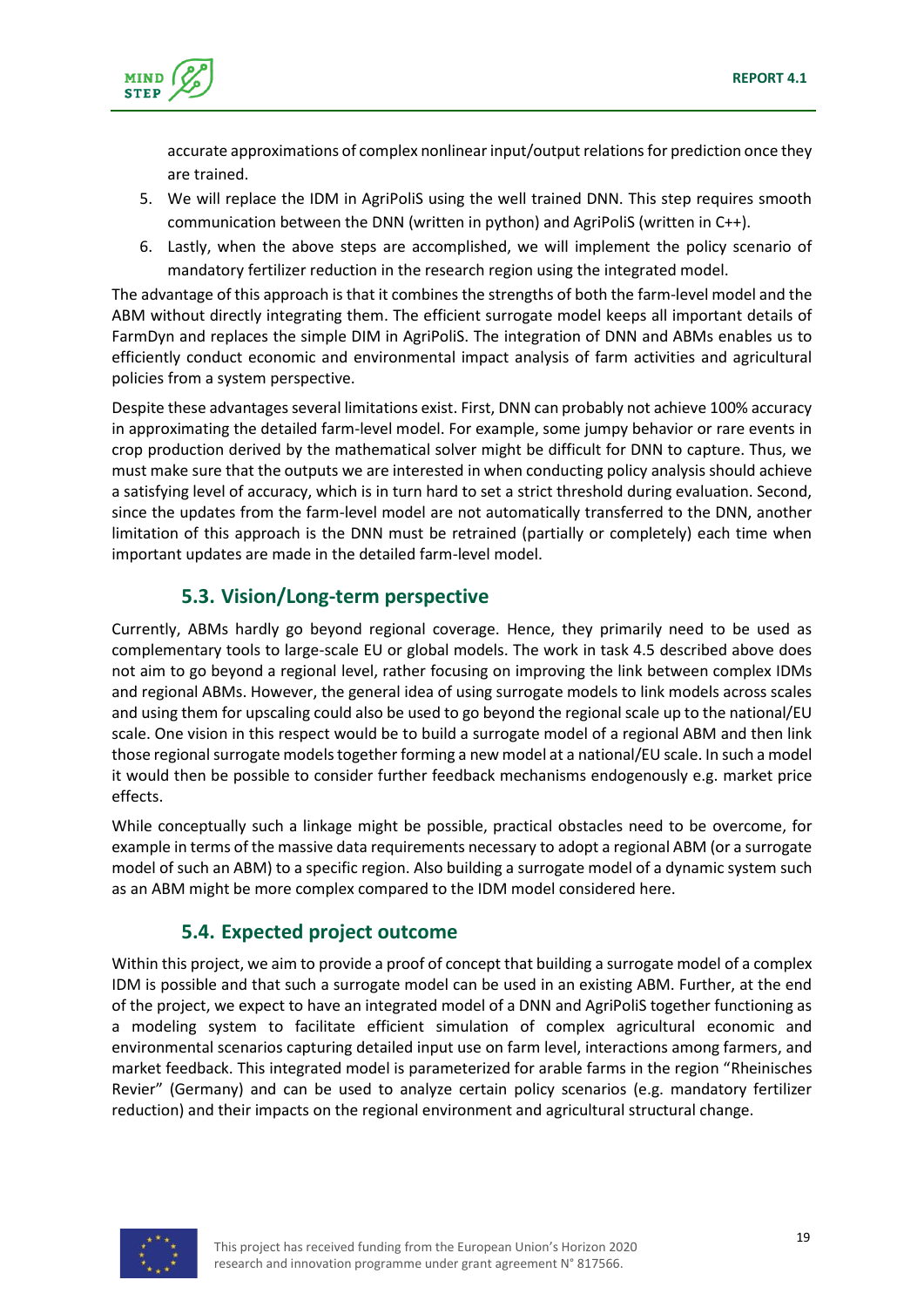

The expected output can function as a complete modeling system since it allows certain policy scenarios in an existing region in Germany. However, it functions on a relatively small scale with only arable farms involved, with limited possible policy scenarios. Thus, the outcome of this task should also be an intermediate achievement, which can be further developed. In the future, the integrated model can be extended with more farming branches and for large scale (e.g. EU level) as outlined in the previous section.

# <span id="page-22-0"></span>**6. CONCLUSIONS**

This deliverable described modeling challenges for consistently linking IDMs with landscape scale and EU/global market-level models and suggested approaches to address these challenges. It is specifically concerned with areas where the interaction between individual farms matters. For the corresponding approaches it is then presented to what extent they can be integrated in larger scale (EU/global) models or where a complementary use is envisioned.

The approaches considered here comprise (task 4.2) The estimation of farm exit rates exemplified for Germany and Norway aiming to be the basis for integrating farm structural change into representative farm-level or equilibrium models: (task 4.3) The investigation of farmers' preferences and related behavior regarding the participation in collective environmental schemes through computer and group experiments; (task 4.4) the estimation of conjectural elasticities that capture market power along the supply chain and specifically (and for the first time) the power of farmers arising from contractual agreements or the formation of producer organizations. The conjectural elasticities can be incorporated in equilibrium models for a more realistic representation of price transmission along the supply chain; (task 4.5) The training of machine-learning-based surrogate models that address the computational challenges arising when trying to incorporate detailed farm-level models into representative larger scale models, here specifically into agent-based models with interaction between individual farms on the land market.

The methodological approaches all contribute to the literature dealing with "scaling" of analytical tools to analyze developments of agricultural systems and of the policies impacting on them. They are not only about "up-" scaling of IDMs as they rather target the consistent behavior of models at different scales allowing to deal with bottom-up, top-down, or integrated scenarios to be analyzed. The approaches discussed can generally be subsumed under what Ewert et al. (2011) call "manipulation of models" and ultimate visions include the reparameterization of models (task 4.2 and 4.4) and the use of "response functions" at larger scales (task 4.5). Performing experiments to better specify individual behavior in landscape-scale models (task 4.3) may also, in the end, be seen as a "reparameterization" of models, but it goes beyond what Ewert et al. (2011) had in mind by offering an empirical approach to directly address emergent phenomena from the interaction of individual agents.

The analysis of the type of scenarios currently foreseen in MIND STEP to show the functionality of the toolbox may also benefit in the long run from the development of the tools described in here. For example, reducing chemical inputs by 50% will have strong impacts on the relative profitability of farming systems and thereby on farm structural change. The farm exit model may provide a consistent reflection of this scenario-induced outcome by changing the population (weights) of the IDM models used. A direct integration of detailed farm models in a regional agent-based model may deepen the structural change analysis by simulating land market outcomes in spatially differentiated policy settings (higher reductions in 'red areas') and the related development of environmental indicators tied to local conditions.

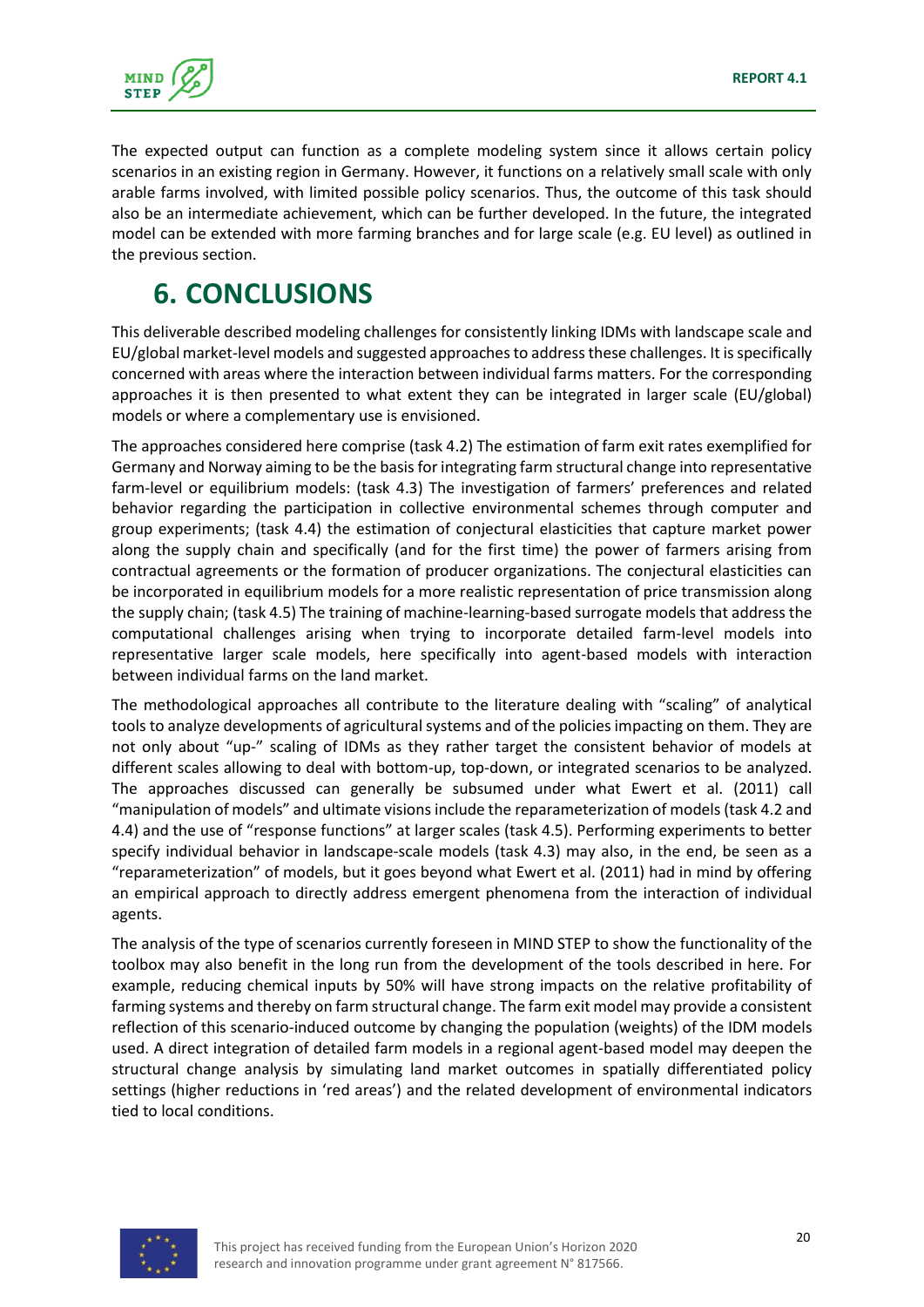

# <span id="page-23-0"></span>**7. ACKNOWLEDGEMENTS**

This Protocol to link new tools in WP4 is developed as part of the H2020 MIND STEP project which received funding from the European Union's Horizon 2020 research and innovation programme under grant agreement N° 817566.

# <span id="page-23-1"></span>**8. REFERENCES**

- Acharya, R. N., H. W. Kinnucan, and S. B. Caudill (2011): Asymmetric Farm-Retail Price Transmission and Market Power: A New Test. *Applied Economics* 43(30):4759–68. https://doi.org/10.1080/00036846.2010.498355.
- Appel, F., A. Balmann, C. Dong, and J. Rommel (2018): [FarmAgriPoliS: An Agricultural Business](http://paperpile.com/b/cPgipi/gVZQ)  [Management Game for Behavioral Experiments, Teaching, and Gaming. 173. Discussion Paper.](http://paperpile.com/b/cPgipi/gVZQ)  <https://www.econstor.eu/handle/10419/176989>[.](http://paperpile.com/b/cPgipi/gVZQ)
- Appel, F., and A. Balmann (201): [Human Behaviour versus Optimising Agents and the Resilience of](http://paperpile.com/b/cPgipi/4dVC)  Farms – [Insights from Agent-Based Participatory Experiments with FarmAgriPoliS.](http://paperpile.com/b/cPgipi/4dVC) *[Ecological](http://paperpile.com/b/cPgipi/4dVC)  [Complexity](http://paperpile.com/b/cPgipi/4dVC)* [40 \(100731\):100731.](http://paperpile.com/b/cPgipi/4dVC)
- Appel, F., A. Ostermeyer-Wiethaup, and A. Balmann (2016): [Effects of the German Renewable Energy](http://paperpile.com/b/cPgipi/DZsv)  [Act on Structural Change in Agriculture](http://paperpile.com/b/cPgipi/DZsv) – The Case of Biogas. *[Utilities Policy](http://paperpile.com/b/cPgipi/DZsv)* [41 \(August\):172](http://paperpile.com/b/cPgipi/DZsv)–82.
- Appelbaum, E. (1982): The Estimation of the Degree of Oligopoly Power. *Journal of Econometrics* 19(2):287–99. https://doi.org/10.1016/0304-4076(82)90006-9.
- Assefa, T. T., M. P. M. Meuwissen, C. Gardebroek, and A. G. J. M. Oude Lansink (2017): Price and Volatility Transmission and Market Power in the German Fresh Pork Supply Chain. *Journal of Agricultural Economics* 68(3):861–80. https://doi.org/10.1111/1477-9552.12220.
- Berger, T. (20019): [Agent-Based Spatial Models Applied to Agriculture: A Simulation Tool for](http://paperpile.com/b/cPgipi/E5HM)  [Technology Diffusion, Resource Use Changes and Policy Analysis.](http://paperpile.com/b/cPgipi/E5HM) *[Agricultural Economics](http://paperpile.com/b/cPgipi/E5HM)* [25\(2-](http://paperpile.com/b/cPgipi/E5HM) [3\):245](http://paperpile.com/b/cPgipi/E5HM)–60.
- Bonanno, A., C. Russo, and L. Menapace (2018): Market Power and Bargaining in Agrifood Markets: A Review of Emerging Topics and Tools. *Agribusiness* 34(1):6–23. https://doi.org/10.1002/agr.21542.
- Bouamra-Mechemache, Z., R. Jongeneel, and V. Réquillart (2008): Impact of a Gradual Increase in Milk Quotas on the EU Dairy Sector. *European Review of Agricultural Economics* 35(4):461–91. https://doi.org/10.1093/erae/jbn044.
- [Britz, W., B. Lengers, T. Kuhn, and D. Schäfer \(2016\):](http://paperpile.com/b/cPgipi/FXpp) A Highly Detailed Template Model for Dynamic [Optimization of Farms-FARMDYN. University of Bonn.](http://paperpile.com/b/cPgipi/FXpp) *[Institute for Food and Resource Economics](http://paperpile.com/b/cPgipi/FXpp)  [Version September](http://paperpile.com/b/cPgipi/FXpp)* [147.](http://paperpile.com/b/cPgipi/FXpp)
- Britz, W., P. Ciaian, A. Gocht, A. [Kanellopoulos, D.](http://paperpile.com/b/cPgipi/ujtM) Kremmydas, M. Müller, A. Petsakos, and P. Reidsma (2021): [A Design for a Generic and Modular Bio-Economic Farm Model.](http://paperpile.com/b/cPgipi/ujtM) *[Agricultural Systems](http://paperpile.com/b/cPgipi/ujtM)* [191\(June\):103133.](http://paperpile.com/b/cPgipi/ujtM)
- Britz,W., B. Lengers and T. Kuhn (2014): A highly detailed template model for dynamic optimization of farms - FARMDYN – University of Bonn, Institute for Food and Resource Economics.
- Cavicchioli, D. (2018): Detecting Market Power Along Food Supply Chains: Evidence and Methodological Insights from the Fluid Milk Sector in Italy. *Agriculture* 8(12):191. https://doi.org/10.3390/agriculture8120191.

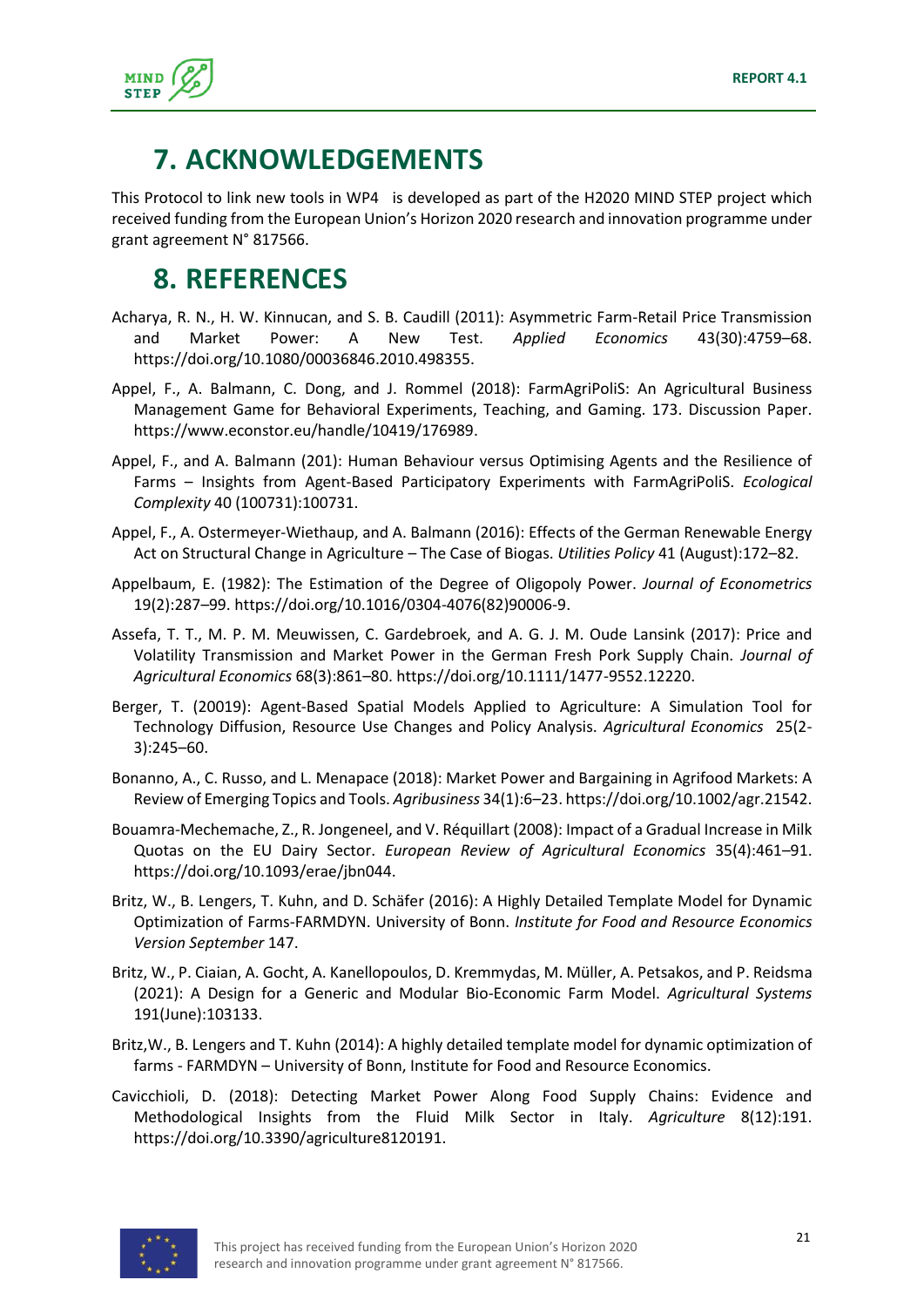

- Ciaian, P., M. Espinosa Goded, S. [Gomez y Paloma, T.](http://paperpile.com/b/cPgipi/TaBc) Heckelei, S. Langrell, K. Louhichi, P. Sckokai, A. Thomas, T. Vard, and Others (2013): [Farm Level Modelling of CAP: A Methodological Overview](http://paperpile.com/b/cPgipi/TaBc)  [\[Modélisation de La PAC Au Niveau de L'exploitation: Un Aperçu Méthodolo](http://paperpile.com/b/cPgipi/TaBc)gique]. *[HAL Working](http://paperpile.com/b/cPgipi/TaBc)  [Papers](http://paperpile.com/b/cPgipi/TaBc)*[, no. hal-02810895.](http://paperpile.com/b/cPgipi/TaBc) <https://ideas.repec.org/p/hal/wpaper/hal-02810895.html>[.](http://paperpile.com/b/cPgipi/TaBc)
- Digal, L. N., and F. Z. Ahmadi–Esfahani (2002): Market Power Analysis in the Retail Food Industry: A Survey of Methods. *Australian Journal of Agricultural and Resource Economics* 46(4):559–84. https://doi.org/10.1111/1467-8489.00193.
- Duinen van, R., T. Filatova, W. Jager, and A. van der Veen (2016) Going beyond perfect rationality: drought risk, economic choices and the influence of social networks. *Annals of Regional Science*  57(2–3):335–369.
- European Commission. Unfair trading practices in the food chain. Permanent link: [https://ec.europa.eu/info/food-farming-fisheries/key-policies/common-agricultural](https://ec.europa.eu/info/food-farming-fisheries/key-policies/common-agricultural-policy/market-measures/agri-food-supply-chain/unfair-trading-practices_en#latest)[policy/market-measures/agri-food-supply-chain/unfair-trading-practices\\_en#latest](https://ec.europa.eu/info/food-farming-fisheries/key-policies/common-agricultural-policy/market-measures/agri-food-supply-chain/unfair-trading-practices_en#latest) (last accessed: 07/01/2021).
- Ewert, F., Van Ittersum, M., Heckelei, T., Thérond, O., Bezlepkina, I., Andersen, E. (2011): Scale changes and model linking methods for integrated assessment of agri-environmental systems, Agriculture, Ecosystems and Environment 142(1-2): 6-17, https://doi.org/10.1016/j.agee.2011.05.016
- Foundation Robert Schuman (2021): The Common Agricultural Policy 2023-2027: change and continuity, European Issue n.607. Permanent link: [https://www.robert-schuman.eu/en/european](https://www.robert-schuman.eu/en/european-issues/0607-the-common-agricultural-policy-2023-2027-change-and-continuity)[issues/0607-the-common-agricultural-policy-2023-2027-change-and-continuity](https://www.robert-schuman.eu/en/european-issues/0607-the-common-agricultural-policy-2023-2027-change-and-continuity) (accessed 11/18/2021).
- Grashof-Bokdam, C.J., A. Cormont, N.B.P. Polman, E.J.G.M. Westerhof, J.G.J. Franke, and P.F.M. Opdam (2016): Modelling shifts between mono- and multifunctional farming systems: the importance of social and economic drivers. *Landscape Ecology* 32(3):595–607.
- Groeneveld, A. (2018): Complexity in land use change; the case of the Dutch dairy sector. Wageningen University Thesis.
- Guyot, P., and S. Honiden (2006): [Agent-Based Participatory Simulations: Merging Multi-Agent](http://paperpile.com/b/cPgipi/lIsU)  [Systems and Role-Playing Games.](http://paperpile.com/b/cPgipi/lIsU) *[Journal of Artificial Societies and Social Simulation](http://paperpile.com/b/cPgipi/lIsU)* [9 \(4\).](http://paperpile.com/b/cPgipi/lIsU)  <http://jasss.soc.surrey.ac.uk/9/4/8.html>[.](http://paperpile.com/b/cPgipi/lIsU)
- Happe, K., K. Kellermann, and A. Balmann (2006): [Agent-Based Analysis of Agricultural Policies: An](http://paperpile.com/b/cPgipi/mNAc)  [Illustration of the Agricultural Policy Simulator AgriPoliS, Its Adaptation and Behavior.](http://paperpile.com/b/cPgipi/mNAc) *[Ecology and](http://paperpile.com/b/cPgipi/mNAc)  [Society](http://paperpile.com/b/cPgipi/mNAc)* [11 \(1\).](http://paperpile.com/b/cPgipi/mNAc)
- Harrison PA, Berry PM, Simpson G, Haslett JR, Blicharska M, Bucur M, Dunford R, Egoh B, Garcia-Llorente M, Geama˘na˘ N, Geertsema W, Lommelen E, Meiresonne L, Turkelboom F (2014): Linkages between biodiversity attributes and ecosystem services: a systematic review*. Ecosyst Serv* 9:191–203
- Hazell, P. B. R., and R. [D. Norton \(1986\):](http://paperpile.com/b/cPgipi/POtt) *[Mathematical Programming for Economic Analysis in](http://paperpile.com/b/cPgipi/POtt)  [Agriculture](http://paperpile.com/b/cPgipi/POtt)*[. Macmillan.](http://paperpile.com/b/cPgipi/POtt)
- Heckelei, T., and H. Wolff (2003): [Estimation of Constrained Optimisation](http://paperpile.com/b/cPgipi/SMPr) Models for Agricultural [Supply Analysis Based on Generalised Maximum Entropy.](http://paperpile.com/b/cPgipi/SMPr) *[European Review of Agricultural](http://paperpile.com/b/cPgipi/SMPr)  [Economics](http://paperpile.com/b/cPgipi/SMPr)* [30 \(1\): 27](http://paperpile.com/b/cPgipi/SMPr)–50.
- [Heckelei, T., and W. Britz \(2005\): Models Based on Positive Mathematical Programming: State of the](file:///C:/personal/wpdocs/MINDSTEP/WP4/task%204.1/Heckelei,%20T.,%20and%20W.%20Britz%20(2005):%20Models%20Based%20on%20Positive%20Mathematical%20Programming:%20State%20of%20the%20Art%20and%20Further%20Extensions)  [Art and Further Extensions.](file:///C:/personal/wpdocs/MINDSTEP/WP4/task%204.1/Heckelei,%20T.,%20and%20W.%20Britz%20(2005):%20Models%20Based%20on%20Positive%20Mathematical%20Programming:%20State%20of%20the%20Art%20and%20Further%20Extensions) <https://ageconsearch.umn.edu/record/234607/>[.](http://paperpile.com/b/cPgipi/BIkn)

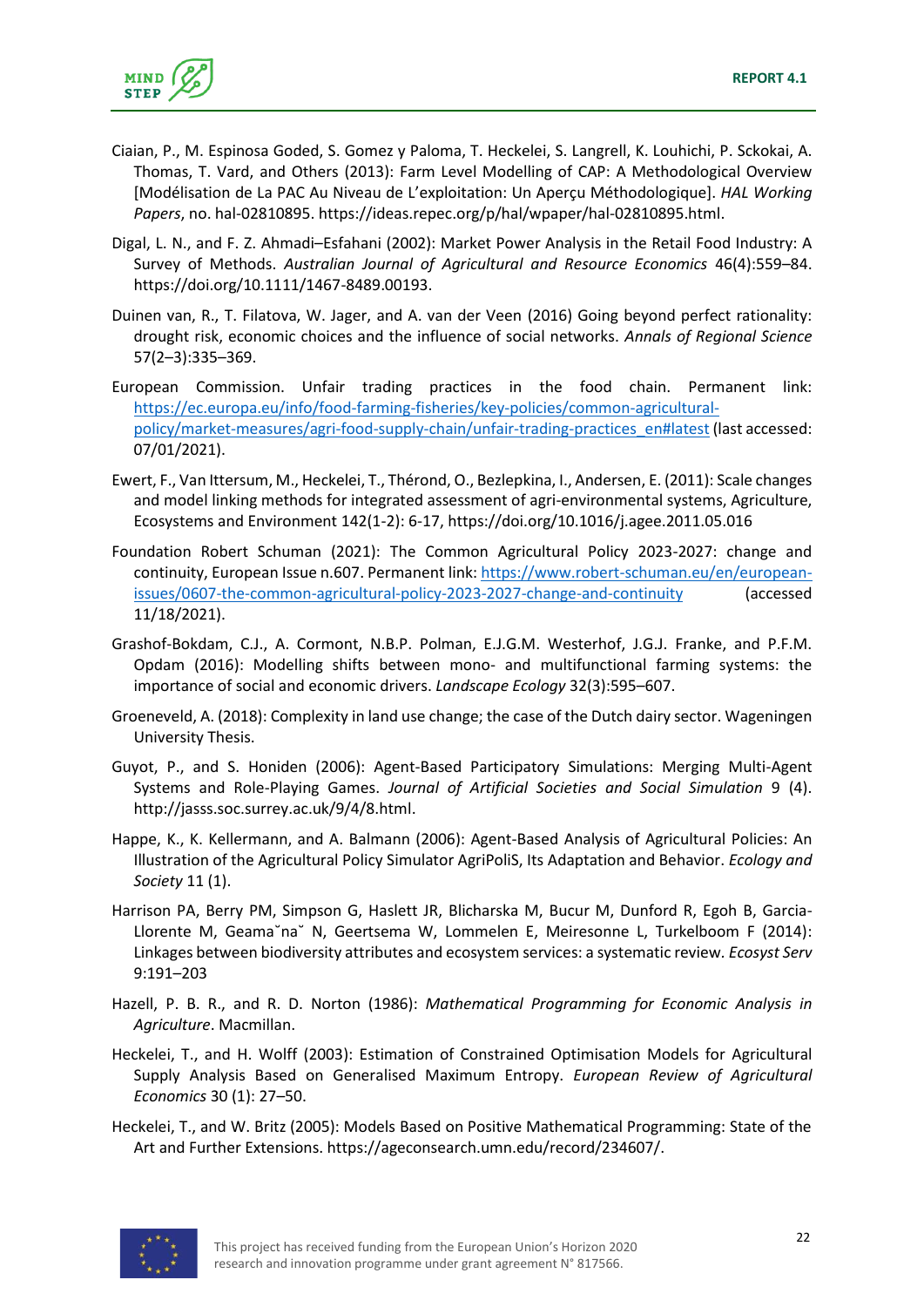

- Heckelei, T., H. P. Witzke, W. [Henrichsmeyer, and Others \(2001\):](http://paperpile.com/b/cPgipi/DjGc) Agricultural Sector Modelling and [Policy Information Systems. Proceedings of the 65th European Seminar of the European](http://paperpile.com/b/cPgipi/DjGc)  [Association of Agricultural Economists \(EAAE\), Bonn, Germany, 29-31 March, 2000. In](http://paperpile.com/b/cPgipi/DjGc) *[Agricultural](http://paperpile.com/b/cPgipi/DjGc)  [Sector Modelling and Policy Information Systems. Proceedings of the 65th European Seminar of the](http://paperpile.com/b/cPgipi/DjGc)  [European Association of Agricultural Economists \(EAAE\), Bonn, Germany, 29-31 March, 2000.](http://paperpile.com/b/cPgipi/DjGc)* [Wissenschaftsverlag Vauk Kiel KG.](http://paperpile.com/b/cPgipi/DjGc) <https://www.cabdirect.org/cabdirect/abstract/20013046987>[.](http://paperpile.com/b/cPgipi/DjGc)
- Heckelei, T., W. Britz, and Others (2001): [Concept and Explorative Application of an EU-Wide Regional](http://paperpile.com/b/cPgipi/Lyos)  [Agricultural Sector Model \(CAPRI-Project\).](http://paperpile.com/b/cPgipi/Lyos) *[Agricultural Sector Modelling and Policy Information](http://paperpile.com/b/cPgipi/Lyos)  [Systems. Hrsg. : T. Heckelei, HP Witzke, W. Henrichsmeyer. Kiel: Wissenschaftsverlag Vauk](http://paperpile.com/b/cPgipi/Lyos)*[, 281](http://paperpile.com/b/cPgipi/Lyos)–90.
- Hennen, W. H. G. J. (2009): Comparing companies and strategies: a Genetic Algorithms approach. JIAC2009, July 6-8 2009, Wageningen.
- Howitt, R. E. (1995): [Positive Mathematical Programming.](http://paperpile.com/b/cPgipi/Zmv3) *[American Journal of Agricultural Economics](http://paperpile.com/b/cPgipi/Zmv3)* [77 \(2\): 329](http://paperpile.com/b/cPgipi/Zmv3)–42.
- Jager, W. (2000): Modelling consumer behaviour. Available at[:](http://www.tijdschriftdepsycholoog.nl/assets/sites/6/DePsycholoog_nr10-2001.pdf#page=26) [http://www.tijdschriftdepsycholoog.nl/assets/sites/6/DePsycholoog\\_nr10-2001.pdf#page=26.](http://www.tijdschriftdepsycholoog.nl/assets/sites/6/DePsycholoog_nr10-2001.pdf#page=26)
- Jager, W., M. A. Janssen, and C. Viek (2001): Experimentation with household dynamics: the consumat approach. *International Journal of Sustainable Development* 4(1):90–100.
- Janssen, M. A., and W. Jager. (2001) Fashions, habits and changing preferences: Simulation of psychological factors affecting market dynamics. *Journal of Economic Psychology* 22(6):745–772.
- Kangur, A., W. Jager, R. Verbrugge, and M. Bockarjova (2017): An agent-based model for diffusion of electric vehicles. *Journal of Environmental Psychology* 52:166–182.
- [Kuhn, T., A. Enders, T. Gaiser, D. Schäfer, A. K. Srivastava, and W. Britz \(2020\):](http://paperpile.com/b/cPgipi/JQMr) Coupling Crop and Bio-[Economic Farm Modelling to Evaluate the Revised Fertilization Regulations in Germany.](http://paperpile.com/b/cPgipi/JQMr)  *[Agricultural Systems](http://paperpile.com/b/cPgipi/JQMr)* [177 \(January\): 102687.](http://paperpile.com/b/cPgipi/JQMr)
- Kuhn, T., D. Schäfer, K. Holm-Müller, and W. Britz (2019): [On-Farm Compliance Costs with the EU-](http://paperpile.com/b/cPgipi/UQxQ)[Nitrates Directive: A Modelling Approach for Specialized Livestock Production in Northwest](http://paperpile.com/b/cPgipi/UQxQ)  [Germany.](http://paperpile.com/b/cPgipi/UQxQ) *[Agricultural Systems](http://paperpile.com/b/cPgipi/UQxQ)* [173 \(July\): 233](http://paperpile.com/b/cPgipi/UQxQ)–43.
- Lengers, B., W. Britz, and K. Holm-Müller (2014): What [Drives Marginal Abatement Costs of](http://paperpile.com/b/cPgipi/5T5v)  [Greenhouse Gases on Dairy Farms? A Meta-Modelling Approach.](http://paperpile.com/b/cPgipi/5T5v) *[Journal of Agricultural Economics](http://paperpile.com/b/cPgipi/5T5v)* [65 \(3\): 579](http://paperpile.com/b/cPgipi/5T5v)–99.
- Lloyd, T. (2017): Forty Years of Price Transmission Research in the Food Industry: Insights, Challenges and Prospects. *Journal of Agricultural Economics* 68 (1): 3–21. https://doi.org/10.1111/1477- 9552.12205.
- Louhichi, K., P. Ciaian, M. Espinosa, A. Perni, and S. Gomez y Paloma (2017): [Economic Impacts of CAP](http://paperpile.com/b/cPgipi/rInH)  [Greening: Application of an EU-Wide Individual Farm Model for CAP Analysis \(IFM-CAP\).](http://paperpile.com/b/cPgipi/rInH) *[European](http://paperpile.com/b/cPgipi/rInH)  [Review of Agricultural Economics](http://paperpile.com/b/cPgipi/rInH)* [45 \(2\): 205](http://paperpile.com/b/cPgipi/rInH)–38.
- Malawska, A., and C. J. Topping (2016): Evaluating the role of behavioral factors and practical constraints in the performance of an agent-based model of farmer decision making. *Agricultural Systems 134:136-146.*
- Moro, D., M. Nardella, and P. Sckokai (2005): Regional Distribution of Short-Run, Medium-Run and Long-Run Quota Rents Across EU-15 Milk Producers. 24615. *2005 International Congress, August 23-27, 2005, Copenhagen, Denmark*. 2005 International Congress, August 23-27, 2005, Copenhagen, Denmark. European Association of Agricultural Economists. https://ideas.repec.org/p/ags/eaae05/24615.html.